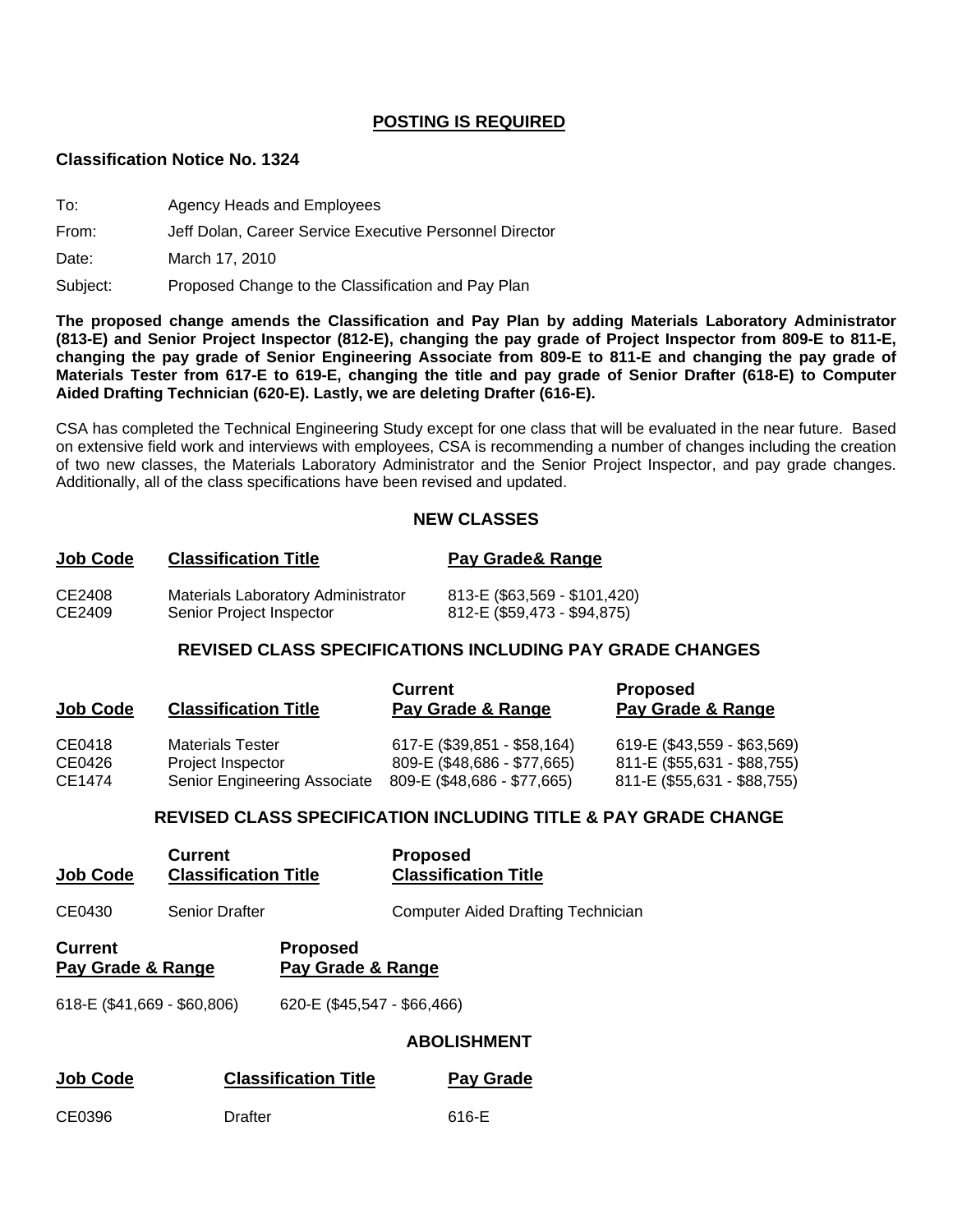Per Career Service Rule 7-37 A – "If it is determined, as a result of an audit or maintenance study, that changes to the classification and pay plan are necessary, the effective date of any resulting re-allocations shall be the beginning of the first work week following approval by the Board."

The Career Service Executive Personnel Director shall provide those appointing authorities who are affected with a draft of proposed changes in the plan, and notice shall be posted on appropriate bulletin boards at least thirteen calendar days from the date of this notice.

#### **Public Notice of Changes**:

The scheduled time for the public hearing is **Thursday April 1, 2010 at 5:30 p.m.** in the CSA Board Room, Room 4.F.6, Webb Municipal Building, 201 West Colfax Avenue.

**Note:** Please submit any questions or comments on this proposal in writing to Bruce Backer [bruce.backer@denvergov.org,](mailto:bruce.backer@denvergov.org) Career Service Authority, in care of Alena Martinez [alena.martinez@denvergov.org](mailto:alena.martinez@denvergov.org) by 8:00 a.m. on **Tuesday March 30, 2010.** Please include a contact name and phone number so that we may respond directly.

If anyone wishes to be heard by the Board on this item, please call Leon Duran [leon.duran@denvergov.org](mailto:leon.duran@denvergov.org) at (720) 913-5168 no later than noon on **Tuesday March 30, 2010.**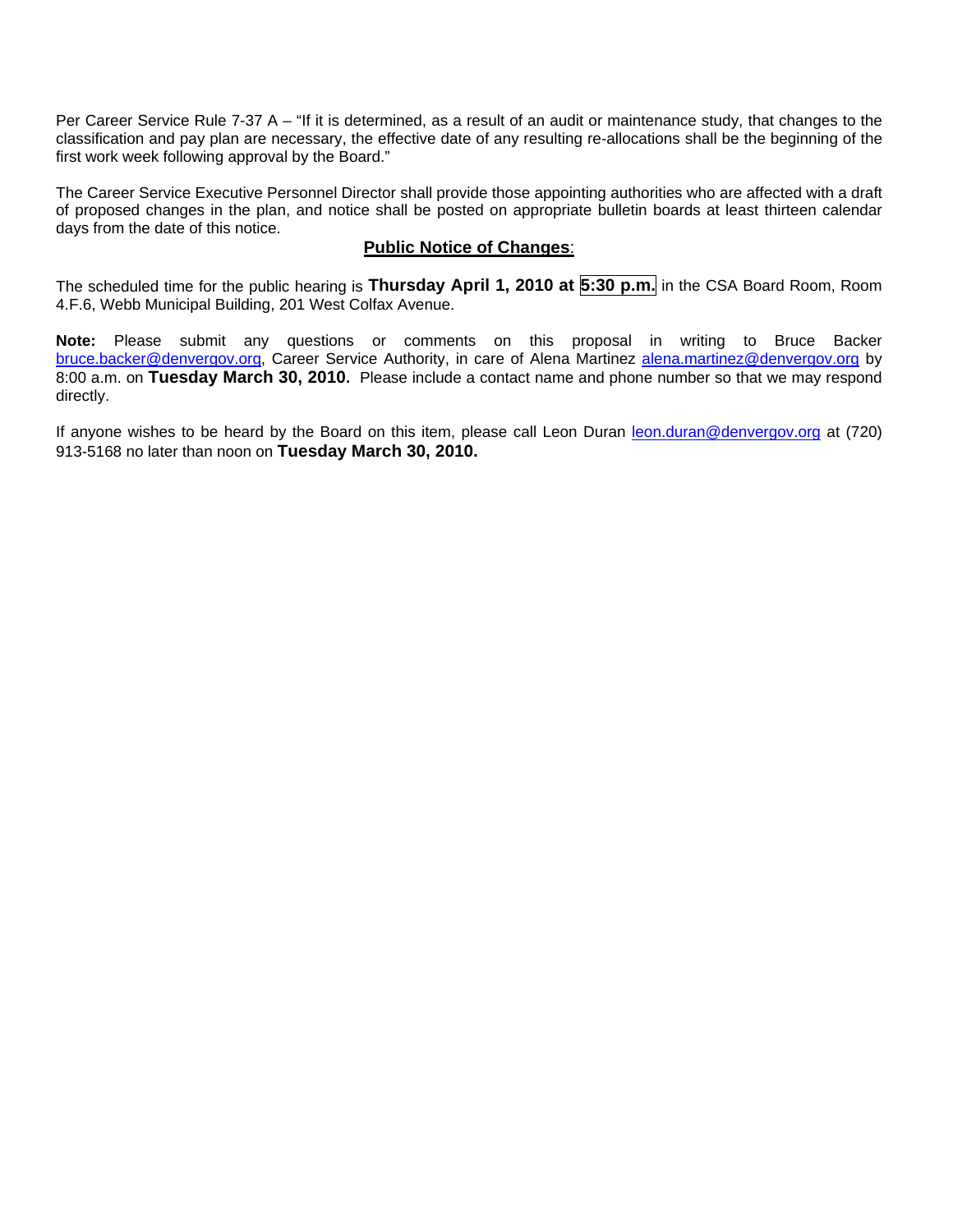

## Career Service Authority

Page 1 of 5

## Computer Aided Drafting Technician

### **GENERAL STATEMENT OF CLASS DUTIES**

Performs full performance computer aided drafting (CAD) assignments to create and modify maps and drawings that are spatially accurate and represent technically correct depictions of the city projects and infrastructure.

### **DISTINGUISHING CHARACTERISTICS**

This class performs full performance computer aided drafting assignments. This class is distinguished from the Senior Engineering Associate class that performs a variety of professional assignments that support engineering operations and functions and applies technical engineering knowledge and principles to an area(s) of responsibility.

### *Guidelines, Difficulty and Decision Making Level:*

Guidelines are generally but not always clearly applicable, requiring the employee to exercise judgment in selecting the most pertinent guideline, interpret precedents, adapt standard practices to differing situations, and recommend alternative actions in situations without precedent.

Duties assigned are generally complex and may be of substantial intricacy. Work assignment is performed within an established framework under general instructions but requires simultaneous coordination of assigned functions or projects in various stages of completion.

Employee is responsible for determining time, place, and sequence of actions to be taken. Unusual problems or proposed deviations from guidelines, practices, or precedents may be discussed with the supervisor before being initiated.

### *Level of Supervision Received and Quality Review:*

Under general supervision, the employee receives assignments and is expected to carry them through to completion with substantial independence. Work is reviewed for adherence to instructions, accuracy, completeness, and conformance to standard practice or precedent. Recurring work clearly covered by guidelines may or may not be reviewed.

### *Interpersonal Communications and Purpose:*

Contacts with the public or employees where explanatory or interpretive information is exchanged, defended, and gathered and discretion and judgment are required within the parameters of the job function.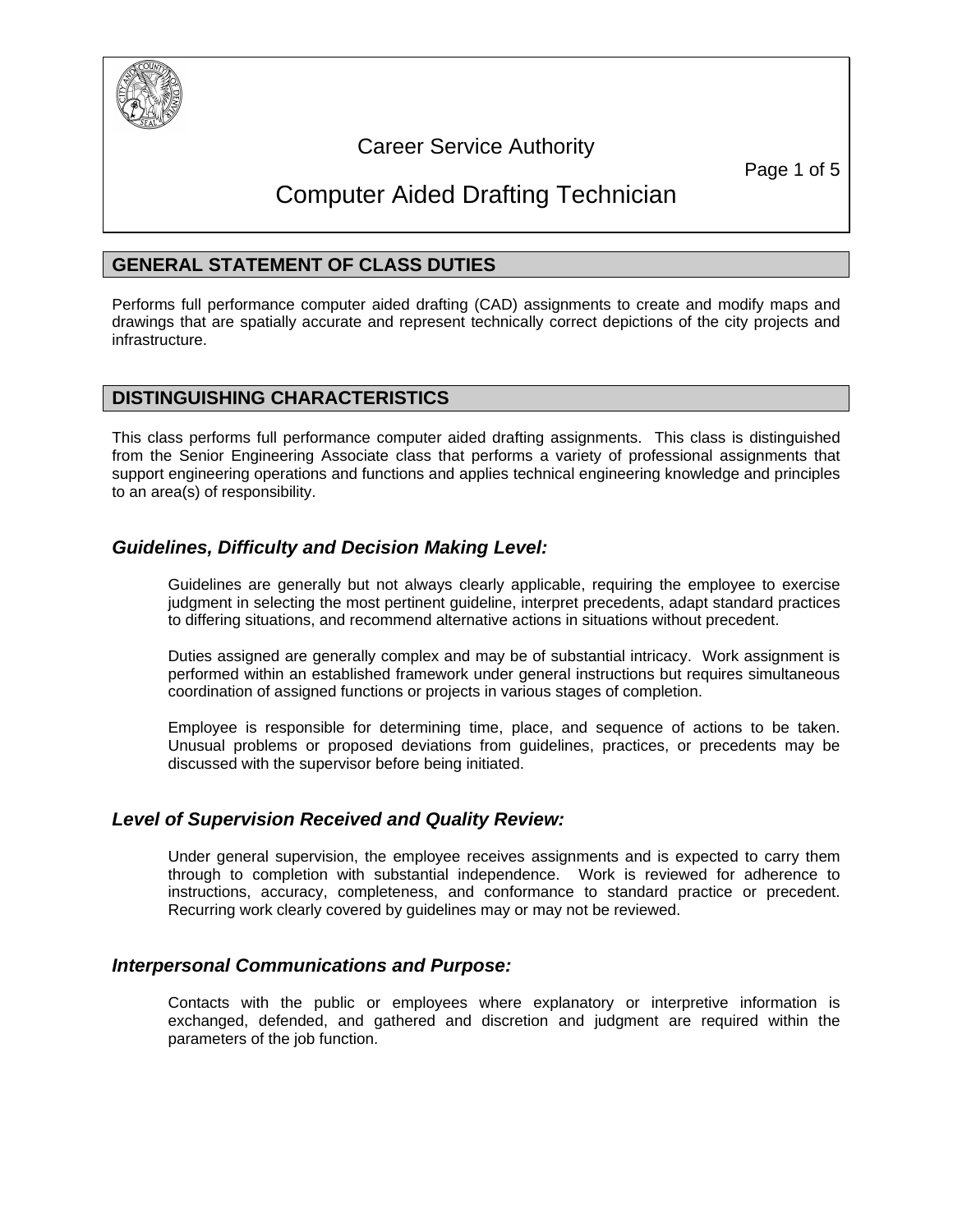### *Level of Supervision Exercised:*

By position, may perform lead work.

### **ESSENTIAL DUTIES**

Operates CAD software to create, update, and maintain technical, electronic drawings and maps of sewer and storm water systems, transportation infrastructure, and facilities including precise maps and plans.

Creates a variety of engineering drawings using specifications provided by engineers and other available data, prepares detailed drawings for the construction and/or alteration of city infrastructure including evaluating and interpreting survey grading and drainage data, preparing cross-sections, profiles, visual displays, maps, and charts, and combines maps on one scale. .

Obtains record information from a variety of agencies and utilities, researches files, drawings, maps of facilities, and other related information, checks assessor's maps, survey maps, and parcel information for various data, gathers measurements and field notes, and verifies incomplete data in order to complete drawings.

Updates originally recorded engineering drawings, maps, profiles, and plans with new as-built data and edits existing drawings to reflect as-built conditions.

Makes engineering calculations involving elevations and angles related to sewer and sanitary pipe placement to other utility lines.

Supports engineering staff by assisting engineers with research, field inspections, analysis and verification of legal description, and other support duties.

Imports and exports data to and from GIS records.

Organizes and archives old drawings and updates and maintains database records and files.

Creates a variety of custom maps, graphics, and other information.

Performs other related duties as assigned.

Any one position may not include all of the duties listed. However, the allocation of positions will be determined by the amount of time spent in performing the essential duties listed above.

### **MINIMUM QUALIFICATIONS**

### *Competencies, Knowledge, & Skills:*

- **Cartography**  Knowledge of the concepts, principals, theories, and methods related to the research, design, development, or revision of maps, charts, and related cartographic products and photogrammetric and cartographic processing.
- **Geography**  Knowledge of the concepts, principles, theories, and methods for describing the location and distribution of land, sea, and air masses including their physical locations, relationships, characteristics, and what the land supports.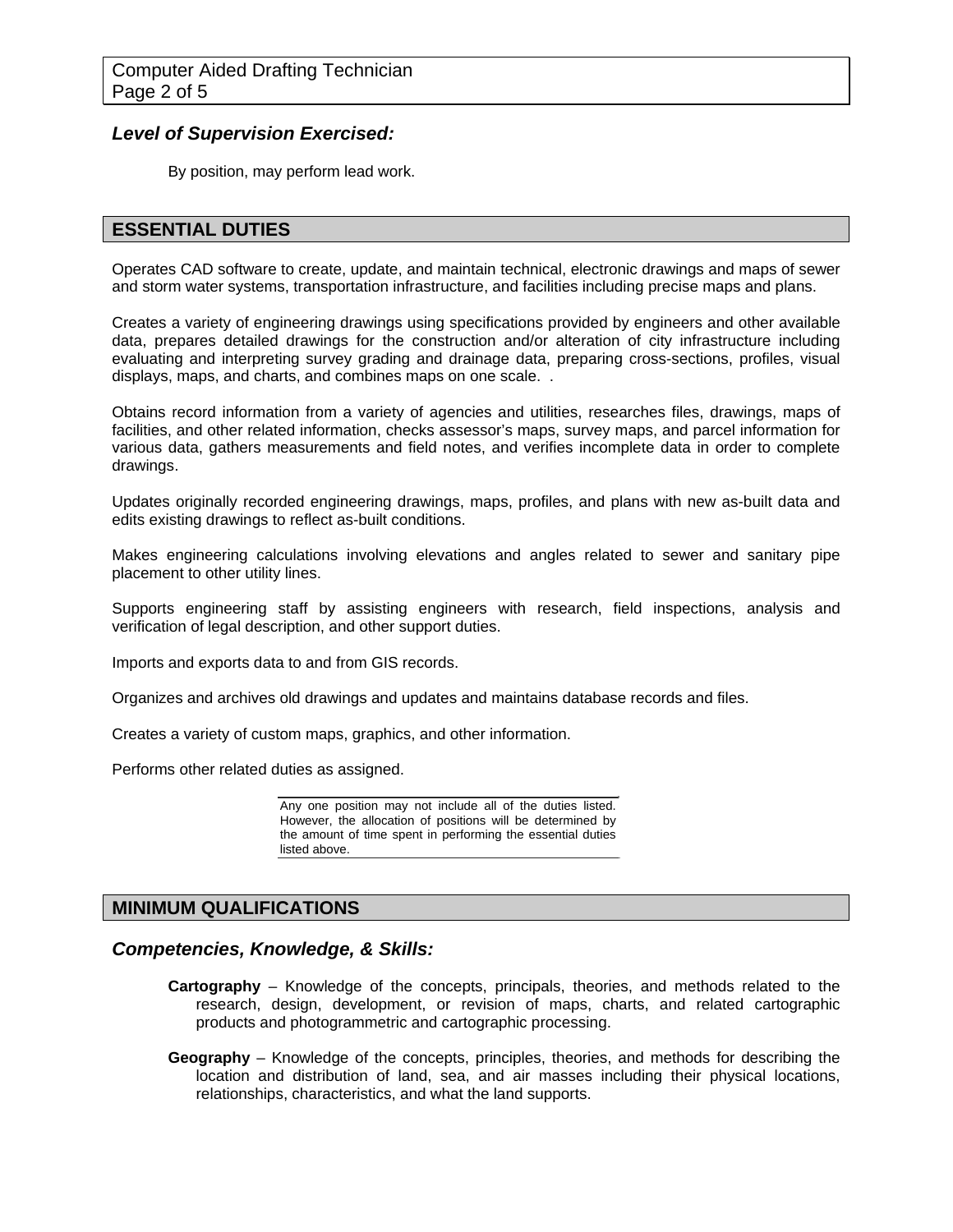- **Spatial Orientation** Knows one's location in relation to the environment, determines where other objects are in relation to one's self (for example, when using a map).
- **Surveying**  Knowledge of the concepts, principles, theories, and methods used in the measurement or determination of land boundaries, distances, elevations, areas, angles, and other features of the earth's surface.
- **Creative Thinking** Uses imagination to develop new insights into situations and applies innovative solutions to problems and designs new methods where established methods and procedures are inapplicable or unavailable.
- **Technology Application** Uses machines, tools, instruments, and/or equipment effectively and uses computer applications to analyze and communicate information in the appropriate format.
- **Teamwork** Encourages and facilitates cooperation, pride, trust, and group identity, fosters commitment and team spirit, and works with others to achieve goals.
- **Integrity/Honesty** Contributes to maintaining the integrity of an organization, displays high standards of ethical conduct, understands the impact of violating these standards on an organization, self, and others, and is trustworthy.
- **Eye-Hand Coordination**  Accurately coordinates one's eyes with one's fingers, wrist, or arms to perform job-related tasks (for example, to move, carry, or manipulate objects).
- **Attention to Detail** Is thorough when performing work and conscientious about attending to detail.
- **Information Management** Identifies a need for and knows where or how to gather information and organizes and maintains information or information management systems.
- **Mathematical Reasoning** Solves practical problems by choosing appropriately from a variety of mathematical and statistical techniques.
- **Diversity** Is sensitive to cultural diversity, race, gender, and other individual differences in the workforce.
- **Reading** Understands and interprets written material including technical material, rules, regulations, instructions, reports, charts, graphs, or tables and applies what is learned from written material to specific situations.
- **Writing –** Uses correct English grammar, punctuation, and spelling to communicate thoughts, ideas information, and messages in writing.
- **Oral Communication** Expresses ideas and facts to individuals or groups effectively, makes clear and convincing oral presentations, listens to others, and facilitates an open exchange of ideas.
- **Technical Competence** Uses knowledge that is acquired though formal training and extensive on-the-job experience to perform one's job, works with, understands, and evaluates technical information related to the job, and advises others on technical issues.
- **Problem Solving** Identifies problems, determines accuracy and relevance of information, uses sound judgment to generate and evaluate alternatives, and makes recommendations.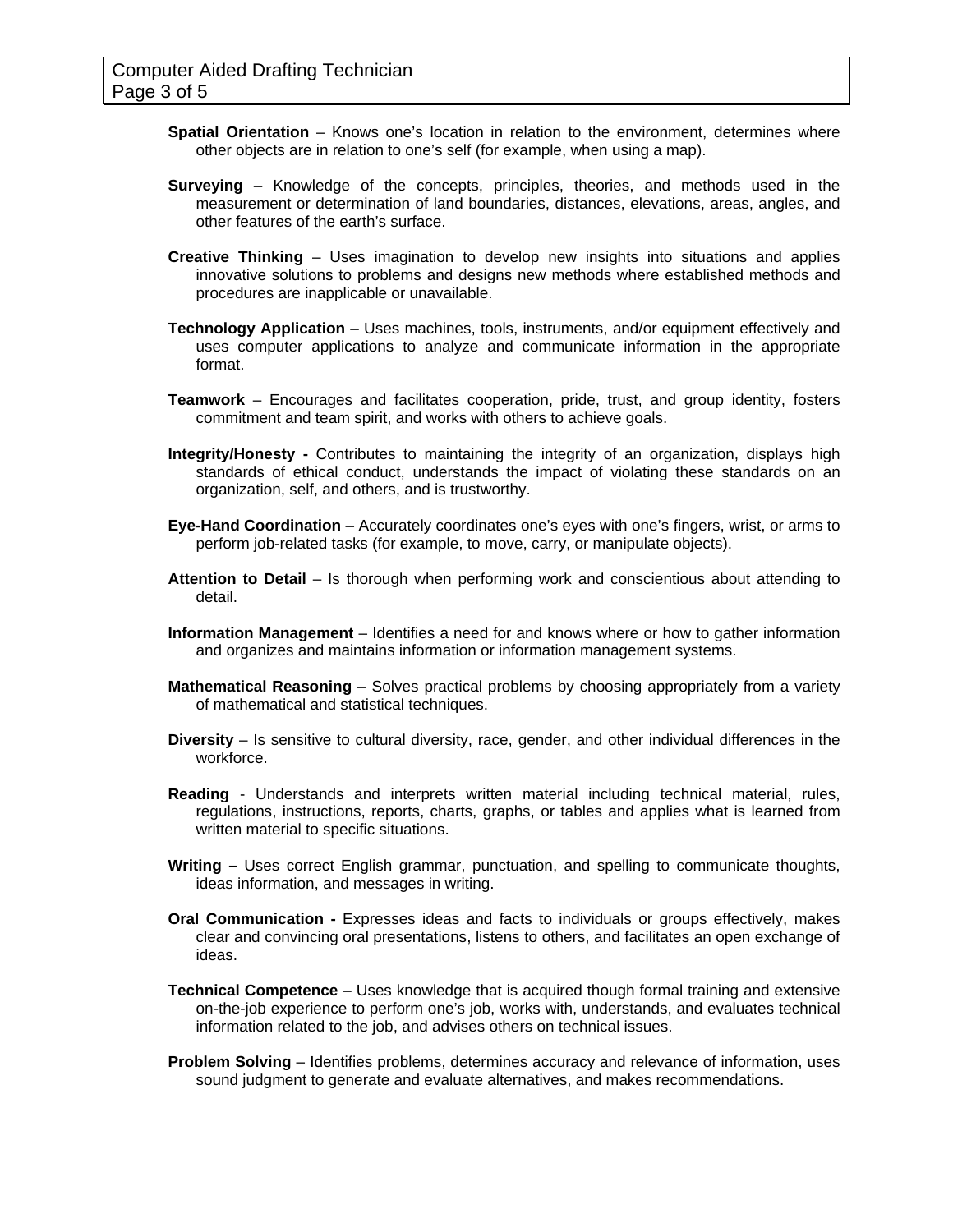- **Decision Making** Makes sound, well-informed, and objective decisions, perceives the impact and implications of decisions, commits to action even in uncertain situations to accomplish goals, and causes change.
- **Customer Service** Works with customers to assess needs, provide assistance, resolves problems, and satisfy expectations, knows products and services, and is committed to providing quality products and services.
- **Oral Communication** Expresses ideas and facts to individuals or groups effectively, makes clear and convincing oral presentations, listens to others, and facilitates an open exchange of ideas.
- **Interpersonal Skills -** Considers and responds appropriately to the needs, feelings, and capabilities of others, and adjusts approaches to suit different people and situations.
- **Self Management** Sets well-defined and realistic personal goals, displays a high level of initiative, effort, and commitment towards completing assignments in a timely manner, works with minimal supervision, is motivated to achieve, and demonstrates responsible behavior.
- **Decision Making** Specifies goals and obstacles to achieving those goals, generates alternatives, considers risks, and evaluates and chooses the best alternative in order to make a determination, draw conclusions, or solve a problem.

**Physical Demands** (Physical Demands are a general guide and specific positions will vary based on working conditions, locations, and agency/department needs)*:* 

Sitting: remaining in the normal seated position. Handling: seizing, holding, grasping, or otherwise working with hands. Fingering: picking, pinching, or otherwise working with fingers. Talking: expressing or exchanging ideas by means of spoken words. Hearing: perceiving the nature of sounds by the ear. Repetitive motions: making frequent movements with a part of the body. Eye/hand/foot coordination: performing work through using two or more. Near acuity: ability to see clearly at 20 inches or less. Depth Perception: ability to judge distance and space relationships. Field of Vision: ability to see peripherally. Accommodation: ability to adjust vision to bring objects into focus. Color Vision: ability to distinguish and identify different colors.

### *Education Requirement:*

Associate's Degree in drafting or a related field.

### *Experience Requirement:*

Two years of experience in engineering drafting including experience with computer aided drafting.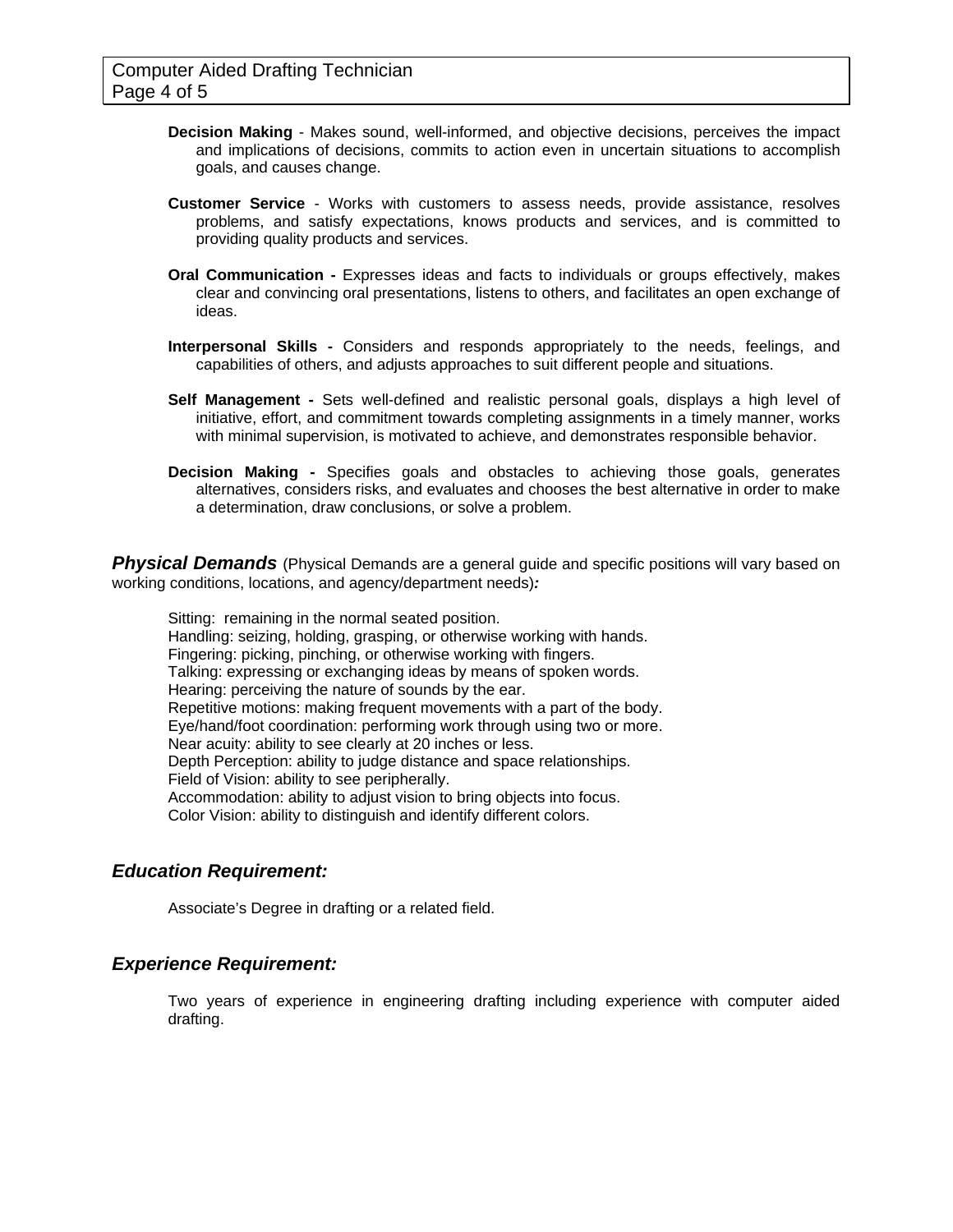### *Education/Experience Equivalency:*

Additional appropriate experience may be substituted for the minimum education requirement.

### *Licensure and/or Certification:*

By position, possession of a valid driver's license.

## **CLASS DETAIL**

| <b>FLSA CODE:</b>        | Non-Exempt                                                                                            |
|--------------------------|-------------------------------------------------------------------------------------------------------|
| <b>ESTABLISHED DATE:</b> | 09/16/1995                                                                                            |
| <b>REVISED DATE:</b>     | Patricia Anderson                                                                                     |
| <b>REVISED BY:</b>       | x / x / x / 2010                                                                                      |
| <b>CLASS HISTORY</b>     | xx/xx/2010 - This class was revised and updated as part of the Technical<br><b>Engineering Study.</b> |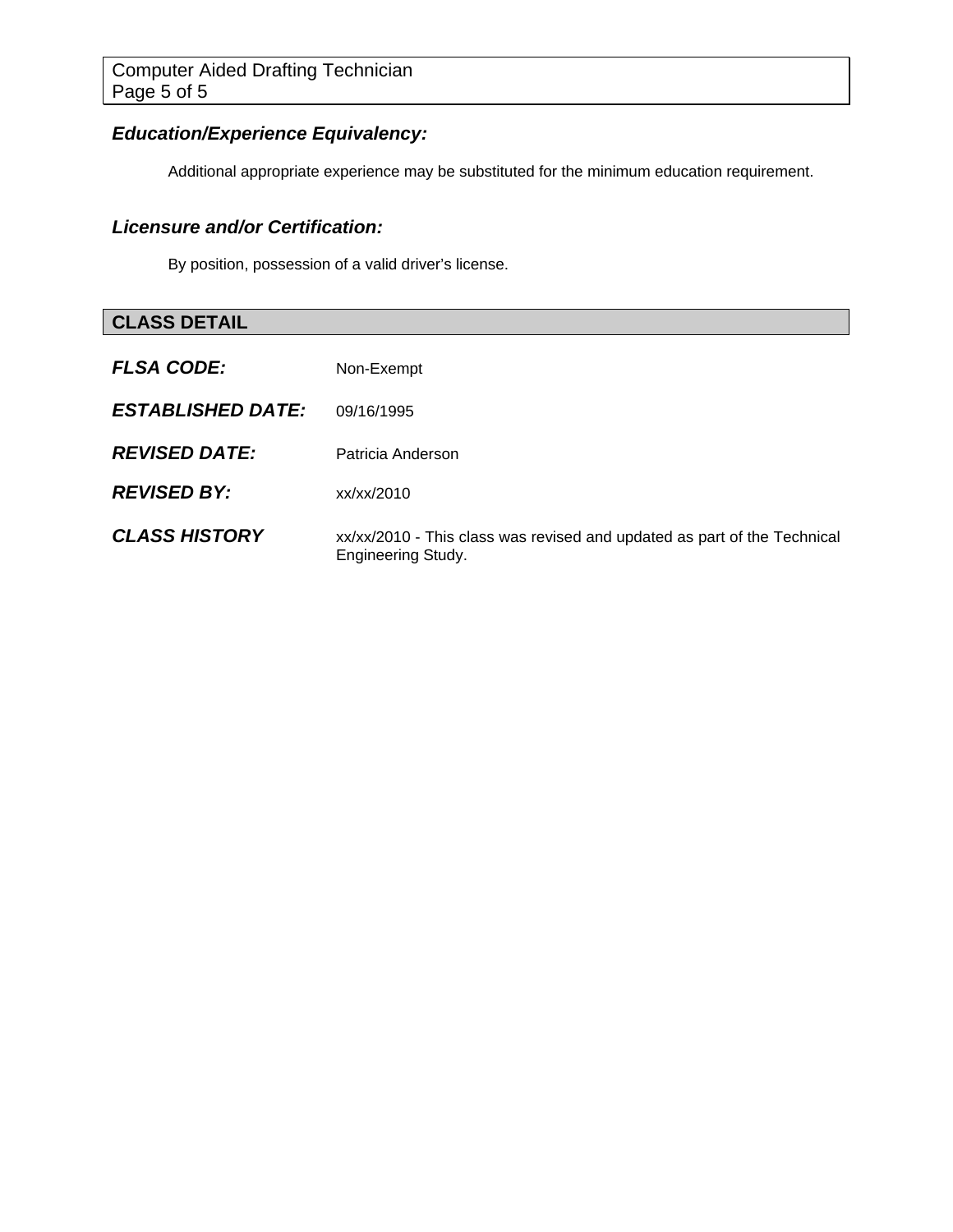

## Career Service Authority

Page 1 of 6

## Materials Laboratory Administrator

### **GENERAL STATEMENT OF CLASS DUTIES**

Performs supervisory duties over Materials Testers and manages the Materials Testing Laboratory which includes contract administration, ensuring proper testing procedures, and compliance with applicable standards and specifications.

### **DISTINGUISHING CHARACTERISTICS**

This class manages the Materials Testing Laboratory. This class is distinguished from the Materials Tester class that performs full performance work conducting quality control material testing and analysis of soil, asphalt, aggregate, and concrete in a laboratory and at various job sites to ensure compliance with construction specifications. The Materials Laboratory Supervisor is also distinguished from the Engineer/Architect Supervisor class that performs professional and supervisory work over professional, licensed engineers and architects, develops, implements, and evaluates engineering plans, work processes, systems, and procedures to achieve annual goals and objectives, and makes budgetary and resource allocation decisions.

### *Guidelines, Difficulty and Decision Making Level:*

Guidelines are in the form of stated objectives for the section, unit, function, or project.

Work assignment is generally unstructured and employee is responsible for assigning and supervising a variety of functions to achieve the objectives of the section, unit, or project. Duties performed involve weighing and evaluating factors requiring judgment, analytical ability, and problem solving.

Employee is responsible for simultaneous coordination and supervision of several functions, programs, or projects in various stages of completion.

### *Level of Supervision Received and Quality Review:*

Under administrative supervision, the employee has personal accountability for carrying out an assigned function, program, or project within the scope of established guidelines and objectives and is expected to resolve problems that arise in the normal course of the work. Completed work is generally reviewed for soundness of judgment, conclusion, adequacy, and conformance to policy.

### *Interpersonal Communications and Purpose:*

Contacts are of a non-prescribed nature involving the negotiation and resolution of problems and where exceptional degrees of discretion, judgment, and specialized knowledge are required in carrying out the programs and policies of an organization.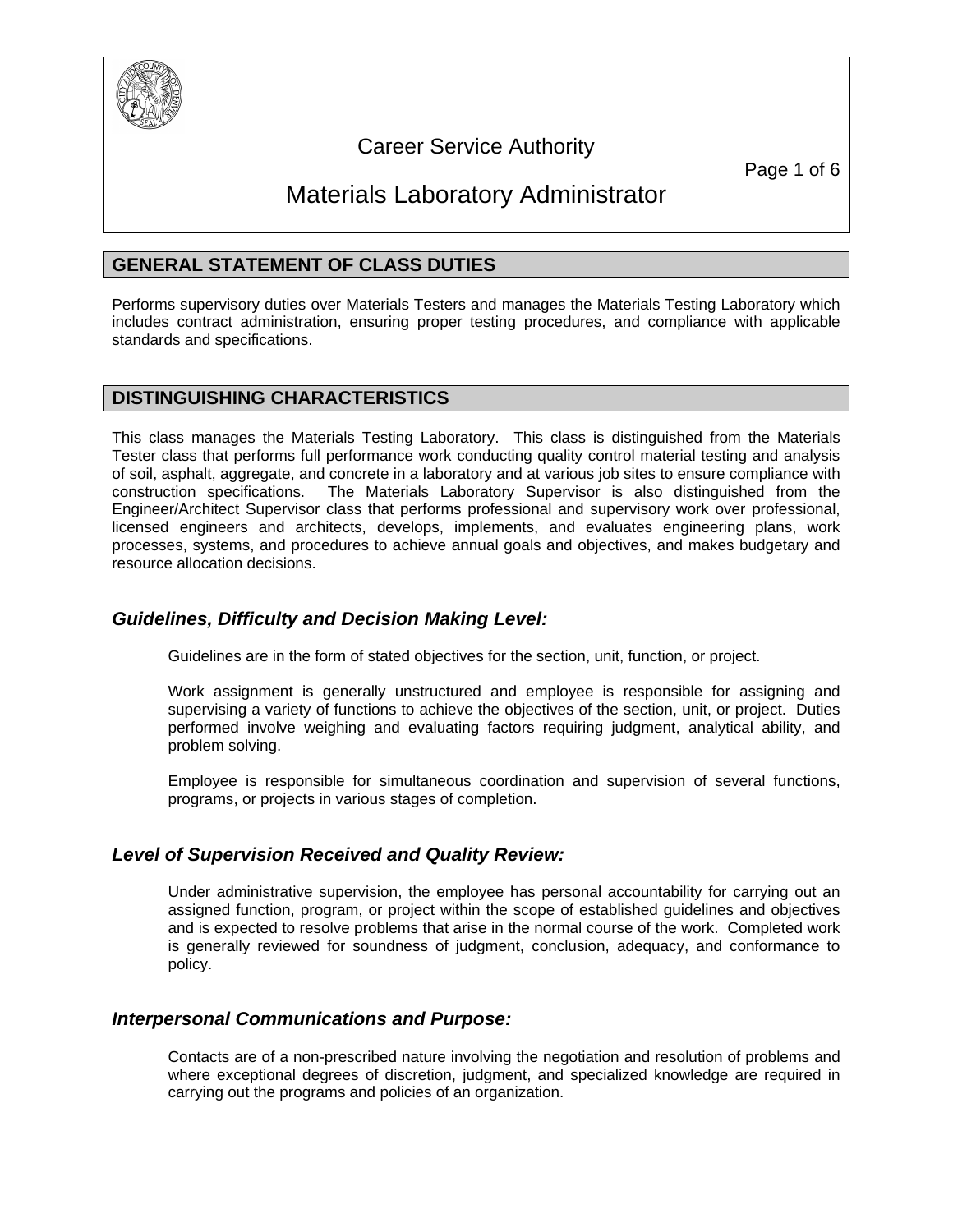### *Level of Supervision Exercised:*

Supervises Materials Testers and may supervise other paraprofessional employees.

### **ESSENTIAL DUTIES**

Manages the Materials Testing Laboratory including providing technical training and feedback, preparing the work plan for asphalt testing, calibrating equipment, and ensuring field and laboratory testing for construction projects is performed in adherence to city standards and specifications.

Administers contracts for the materials need in the laboratory such as aggregate, cold mix, snow removal materials, and other laboratory equipment and materials and monitors and maintains the quality and quantity of purchased materials.

Conducts geotechnical testing and traffic count data analysis to produce pavement designs for engineering estimates on job costs for capital projects.

Acts as the Radiation Safety Officer for the Materials Testing Laboratory, establishes policies and procedures to ensure state and federal regulations are followed, ensures proper records are kept, monitors employee radiation levels, and oversee proper use, storage, and transportation of radioactive materials.

Acts as a snow manager for Street Maintenance including supervising staff, prioritizing snow routes, deploying personnel and equipment, following up on public and police complaints, and ensuring work is completed.

Develops or modifies work plans, methods, and procedures and determines work priorities.

Assigns and distributes work, reviews work for accuracy and completeness, and returns assignments with recommendations for proper completion.

Resolves problems encountered during daily operations and determines standards for problem resolution.

Develops the performance enhancement plan, documents performance, provides performance feedback, and formally evaluates the work of employees.

Responds to formal and informal employee grievances and prepares written response.

Documents causes for disciplinary action and initiates letters of reprimand and formal recommendations for disciplinary action.

Provides work instruction and assists employees with difficult and/or unusual assignments.

Performs other duties as assigned.

Any one position may not include all of the duties listed. However, the allocation of positions will be determined by the amount of time spent in performing the essential duties listed above.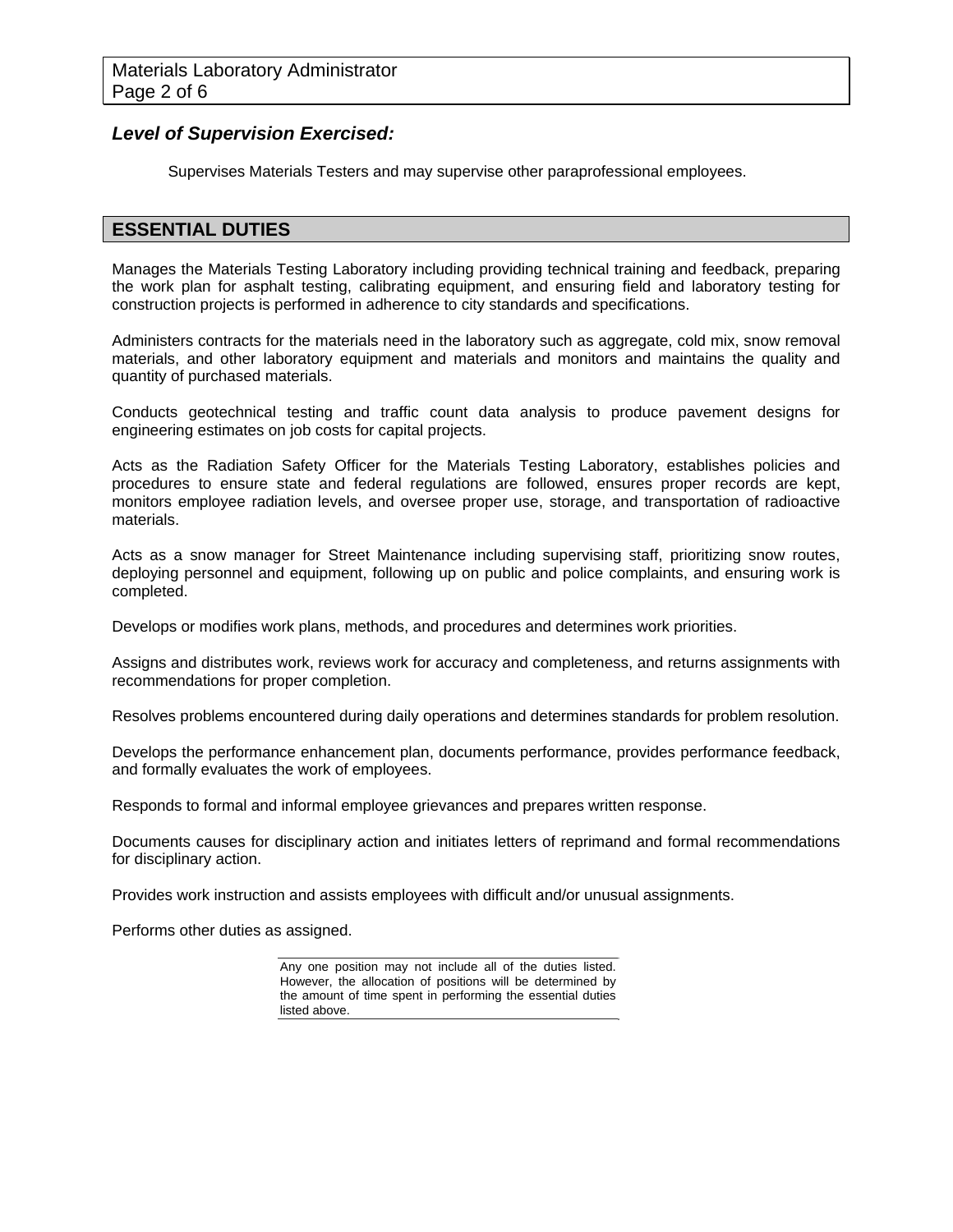### **MINIMUM QUALIFICATIONS**

#### *Competencies, Knowledge, & Skills:*

- **Materials Testing** Knowledge of the concepts, principles, theories, and methods related to the composition, structures, and properties of materials, their use, behavior, and performance under environmental influences, and the identification, processing, and manufacture of optimal materials for various applications.
- **Technical Competence –** Uses knowledge that is acquired through formal training or extensive on-the-job experience to perform one's job, work with, understands, and evaluates technical information related to the job, and advises others on technical issues.
- **Technology Application** Uses machines, tools, instruments, and/or equipment effectively and uses computer applications to analyze and communicate information in the appropriate format.
- **Mathematical Reasoning** Solves practical problems by choosing appropriately from a variety of mathematical and statistical techniques.
- **Interpretation** Skill in independently adapting, interpreting, and applying written guidelines, precedents, and standardized work practices to a variety of unprecedented or problematic situations.
- **Integrity/Honesty** Contributes to maintaining the integrity of the organization, displays high standards of ethical conduct, understands the impact of violating these standards on an organization, self, and others, and is trustworthy.
- **Reading** Understands and interprets written material including technical material, rules, regulations, instructions, reports, charts, graphs, or tables and applies what is learned from written material to specific situations.
- **Writing** Recognizes and uses correct English grammar, punctuation, and spelling, communicates information in a succinct and organized manner, and produces written information which may include technical material that is appropriate for the intended audience.
- **Interpersonal Skills** Shows understanding, courtesy, tact, empathy, and concern, develops and maintains relationships, may deal with people who are difficult, hostile, and/or distressed, relates well to people from varied backgrounds and situations, and is sensitive to individual differences.
- **Oral Communication** Expresses information to individuals or groups effectively taking into account the audience and nature of the information, makes clear and convincing oral presentations, listens to others, attends to nonverbal cues, and responds appropriately.
- **Problem Solving** Identifies problems, determines accuracy and relevance information, and uses sound judgment to generate and evaluate alternatives and to make recommendations.
- **Decision Making** Makes sound, well-informed, and objective decisions, perceives the impact and implications of decisions, commits to action even in uncertain situations to accomplish program goals, and causes change.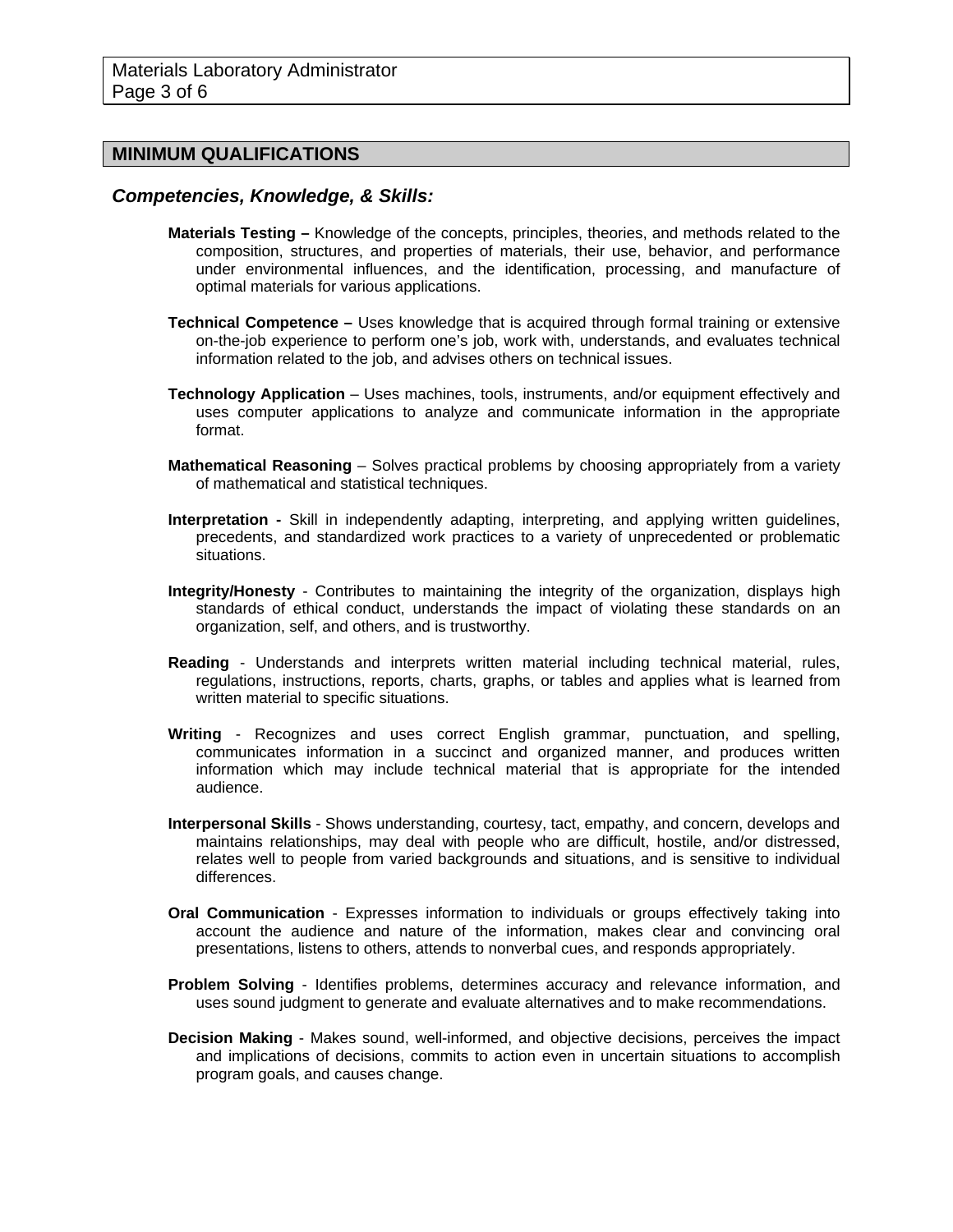- **Teamwork**  Encourages and facilitates cooperation, pride, trust, and group identity, fosters commitment and team spirit, and works with others to achieve goals.
- **Diversity** Is sensitive to cultural diversity, race, gender, and other individual differences in the workforce.
- **Customer Service** Works with customers to assess needs, provide assistance, resolve problems, and satisfy expectations, knows products and services, and is committed to providing quality products and services.
- **Flexibility-** Is open to change and new information, adapts behavior or work methods in response to new information, changing conditions, or unexpected obstacles, and deals effectively with ambiguity.
- **Teaching Others** Helps others learn through formal or informal methods, identifies training needs, provides constructive feedback, coaches others on how to perform tasks, and acts as a mentor.
- **Conflict Management** Manages and resolves conflicts, grievances, confrontations, or disagreements in a constructive manner to minimize negative personal impact.
- **Attention of Detail** Is thorough when performing work and conscientious about attending to detail.
- **Memory**  Recalls information that has been presented previously.
- **Information Management** Identifies a need for and knows where or how to gather information and organizes and maintains information or information management systems.
- Knowledge of supervisory theories and methods sufficient to be able to perform a variety of supervisory functions.

**Physical Demands** (Physical Demands are a general guide and specific positions will vary based on working conditions, locations, and agency/department needs)*:* 

Standing: remaining on one's feet in an upright position. Walking: moving about on foot. Carrying: transporting an object, usually by hand, arm, or shoulder. Pushing: exerting force upon an object so that the object is away. Pulling: exerting force on an object so that it is moving to the person. Balancing: maintaining body equilibrium to prevent falling over. Stooping: bending the body by bending spine at the waist. Kneeling: bending legs to come to rest on one or both knees. Reaching: extending the hand(s) and arm(s) in any direction. Handling: seizing, holding, grasping, or otherwise working with hands. Fingering: picking, pinching, or otherwise working with fingers. Feeling: perceiving attributes of objects by means of skin receptors. Talking: expressing or exchanging ideas by means of spoken words. Hearing: perceiving the nature of sounds by the ear. Repetitive motions: Making frequent movements with a part of the body. Eye/hand/foot coordination: performing work through using two or more. Lifting: raising or lowering an object 25 – 50 pounds. Far acuity: ability to see clearly at 20 feet or more. Near acuity: ability to see clearly at 20 inches or less.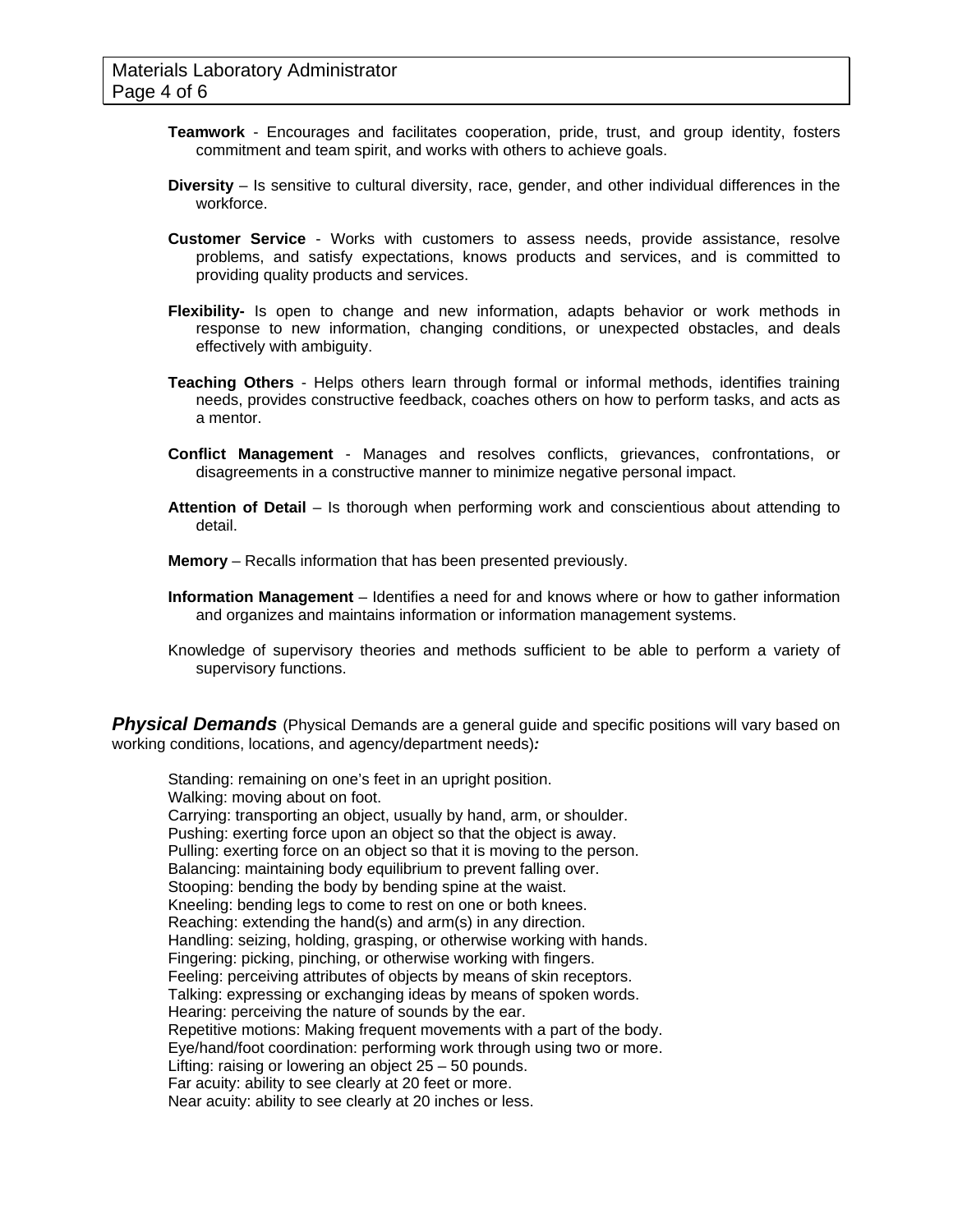Depth Perception: ability to judge distance and space relationships. Field of Vision: ability to see peripherally. Accommodation: ability to adjust vision to bring objects into focus. Color Vision: ability to distinguish and identify different colors.

### *Working Environment:*

Extreme Heat: temperature hot enough to cause marked bodily discomfort Temperature Changes: variations in temperature from hot to cold. Wet: frequent contact with water or other liquid. Noise: sufficient noise to cause distraction or possible hearing loss. Atmospheric Conditions: conditions that affect the skin or respiratory system. Exposed to hazards from electro/mechanical/power equipment. Working with and possible exposure to radiation hazards. Subject to injury from moving parts of equipment.

### *Education Requirement:*

Bachelor's Degree in engineering, science, or a related field.

### *Experience Requirement:*

Three years of experience at the type and level of Materials Tester.

### *Education/Experience Equivalency:*

Additional appropriate experience may be substituted for two years of the minimum education requirement.

### *Licensure and/or Certification:*

Possession of a valid driver' license at the time of application.

Must maintain the City's license for Radioactive Materials issued by the State of Colorado Public Health and Safety Department.

### **CLASS DETAIL**

| <b>FLSA CODE:</b>        | Exempt            |  |
|--------------------------|-------------------|--|
| <b>ESTABLISHED DATE:</b> | xx/xx/2010        |  |
| <b>ESTABLISHED BY:</b>   | Patricia Anderson |  |
| <b>REVISED DATE:</b>     |                   |  |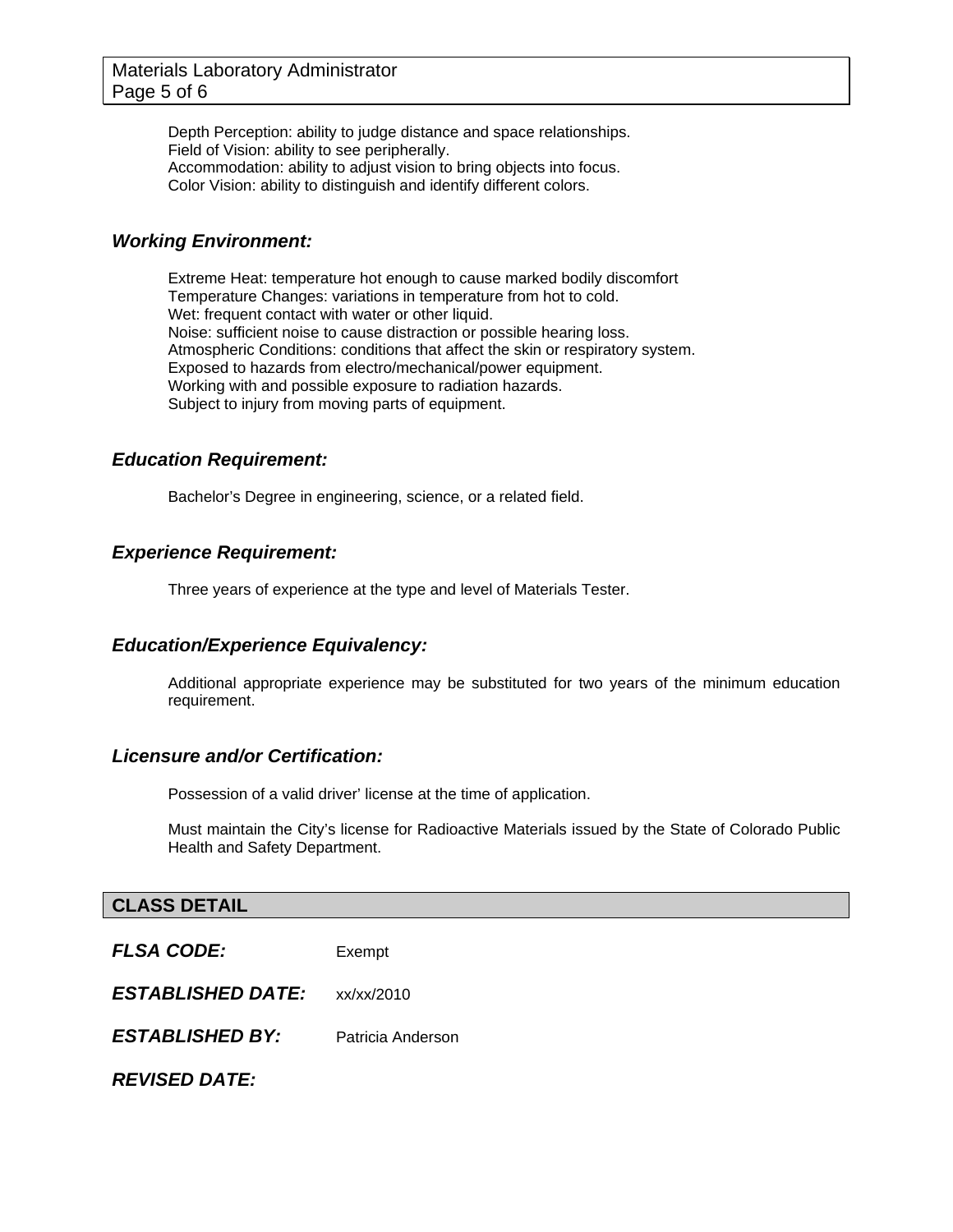### *REVISED BY:*

**CLASS HISTORY** xx/xx/x2010 - This is a new class. This class specification was created as part of the Technical Engineering Study (2010).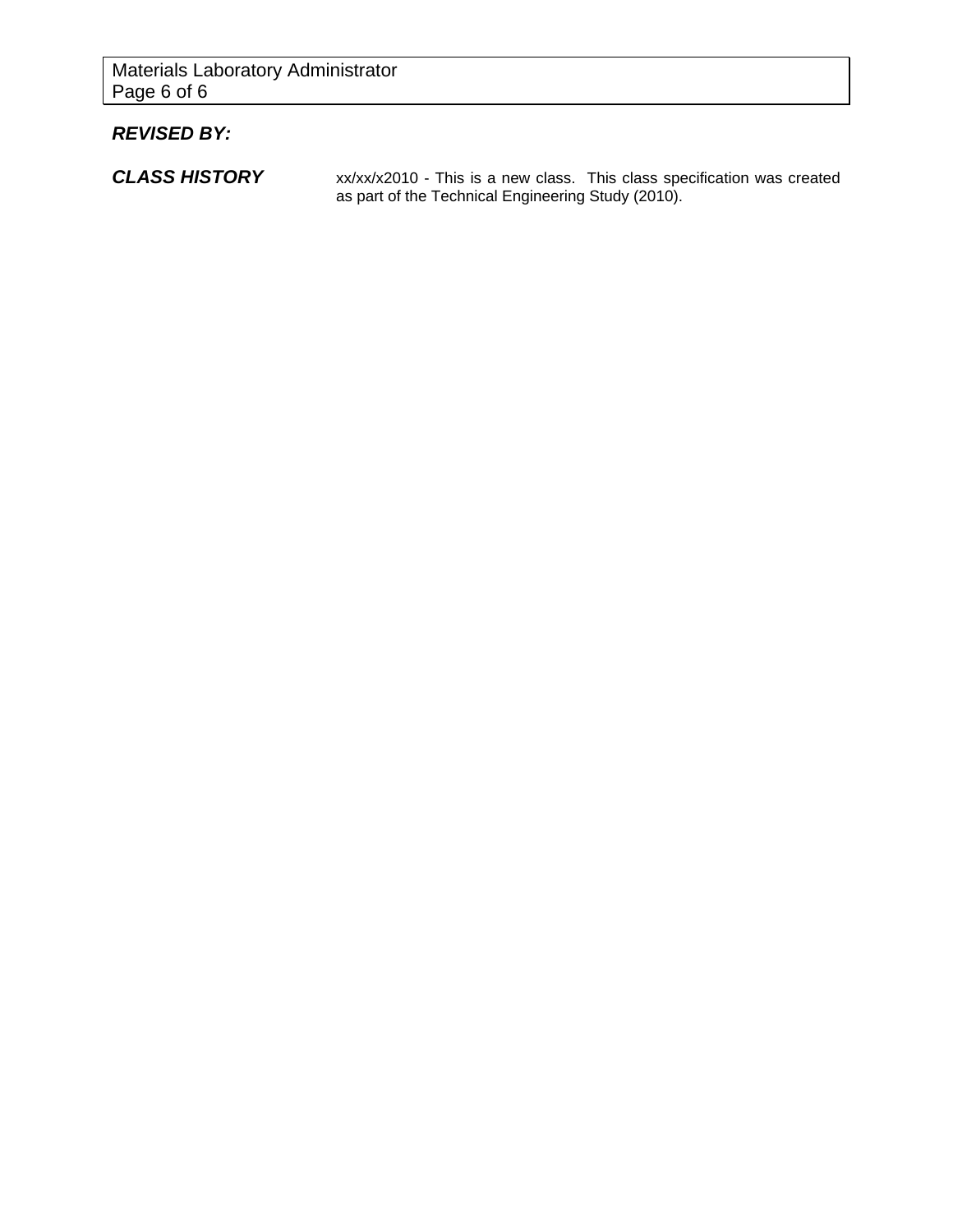

### Career Service Authority

Page 1 of 5

## Materials Tester

### **GENERAL STATEMENT OF CLASS DUTIES**

Performs full performance work conducting quality control material testing and analysis of soil, asphalt, aggregate, and concrete in a laboratory and at various job sites to ensure compliance with construction specifications.

### **DISTINGUISHING CHARACTERISTICS**

This class conducts quality control material testing and analysis. This class is distinguished from the Materials Laboratory Supervisor class that performs supervisory duties over Materials Testers and manages the Materials Testing Laboratory which includes contract administration, ensuring proper testing procedures, and compliance with applicable standards and specifications.

### *Guidelines, Difficulty and Decision Making Level:*

Guidelines are generally but not always clearly applicable, requiring the employee to exercise judgment in selecting the most pertinent guideline, interpret precedents, adapt standard practices to differing situations, and recommend alternative actions in situations without precedent.

Duties assigned are generally complex and may be of substantial intricacy. Work assignment is performed within an established framework under general instructions but requires simultaneous coordination of assigned functions or projects in various stages of completion.

Employee is responsible for determining time, place, and sequence of actions to be taken. Unusual problems or proposed deviations from guidelines, practices, or precedents may be discussed with the supervisor before being initiated.

### *Level of Supervision Received and Quality Review:*

Under general supervision, the employee receives assignments and is expected to carry them through to completion with substantial independence. Work is reviewed for adherence to instructions, accuracy, completeness, and conformance to standard practice or precedent. Recurring work clearly covered by guidelines may or may not be reviewed.

### *Interpersonal Communications and Purpose:*

Contacts with the public or employees where explanatory or interpretive information is exchanged, defended, and gathered and discretion and judgment are required within the parameters of the job function.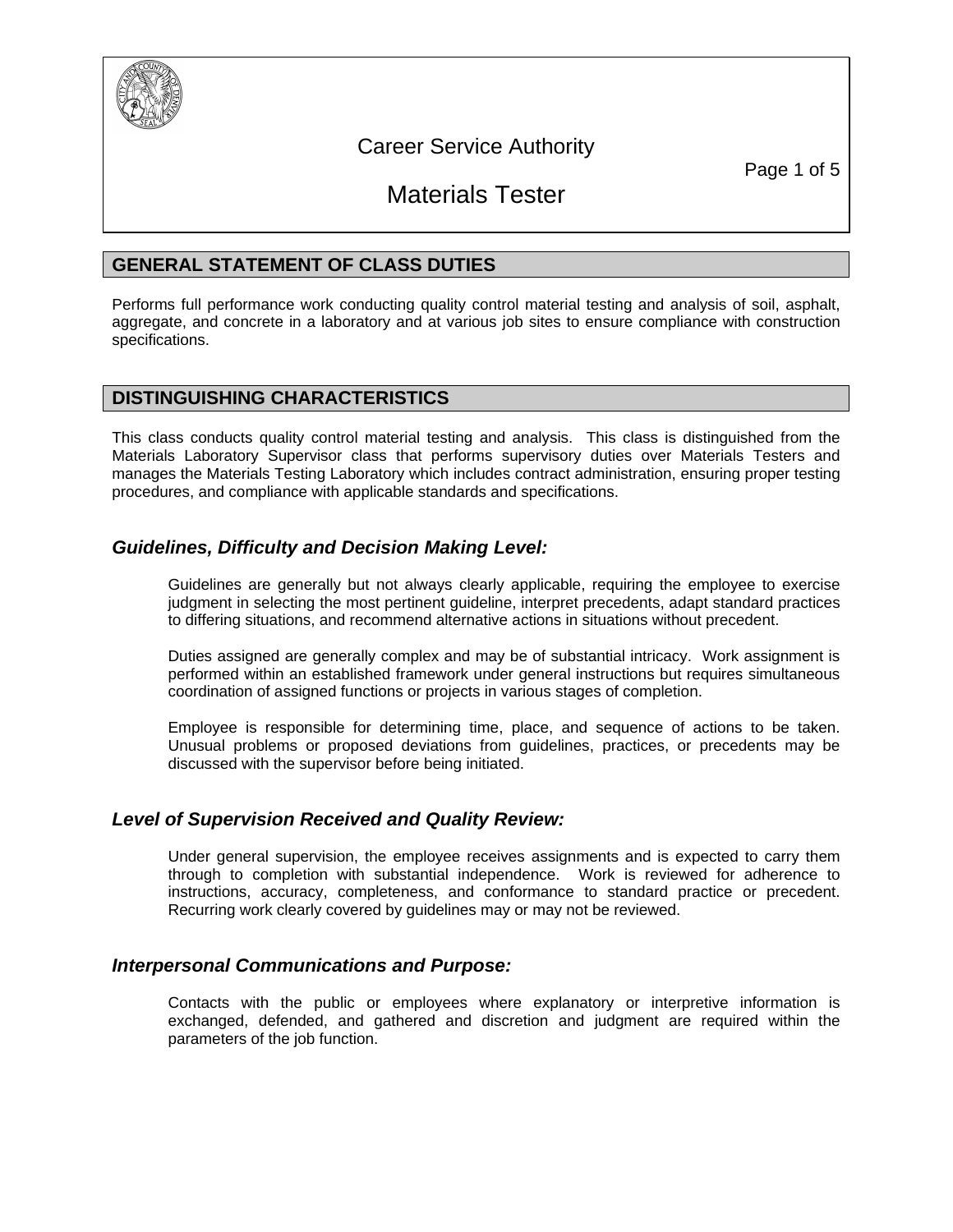### *Level of Supervision Exercised:*

Performs no supervisory duties.

### **ESSENTIAL DUTIES**

Conducts field and laboratory performance tests to determine material properties such as content, gradations, and density.

Advises inspectors, contractors, or plant operator in aspects of choosing, approving, using, modifying, and quality verification of materials.

Prioritizes field job calls and lab work according to importance, time schedule, and distance.

Drills and cores materials for testing and analysis and coordinates and verifies locations of utilities.

Cleans, checks, and maintains proper calibration of equipment.

Calibrates nuclear density gauge and ensures proper storage and handling of radioactive material.

Maintains records of all testing and prepares reports.

By position, coordinates hauling of aggregates to stockpiles with the aggregate supplier to maintain sufficient quantities for plant operation, processes billing tickets of aggregate, and compiles aggregate haul records.

Performs other related duties as assigned or requested.

Any one position may not include all of the duties listed. However, the allocation of positions will be determined by the amount of time spent in performing the essential duties listed above.

### **MINIMUM QUALIFICATIONS**

### *Competencies, Knowledge, & Skills:*

- **Soil Science** Knowledge of the concepts, principles, or theories of soil composition, formation, classification, mapping, testing and management including erosion, pollution, conservation, and watershed management.
- **Building and Construction** Knowledge of the materials, methods, systems and the tools used to construct objects, structures, and buildings.
- **Teamwork** Encourages and facilitates cooperation, pride, trust, and group identity, fosters commitment and team spirit, and works with others to achieve goals.
- **Integrity/Honesty -** Contributes to maintaining the integrity of an organization, displays high standards of ethical conduct, understands the impact of violating these standards on an organization, self, and others, and is trustworthy.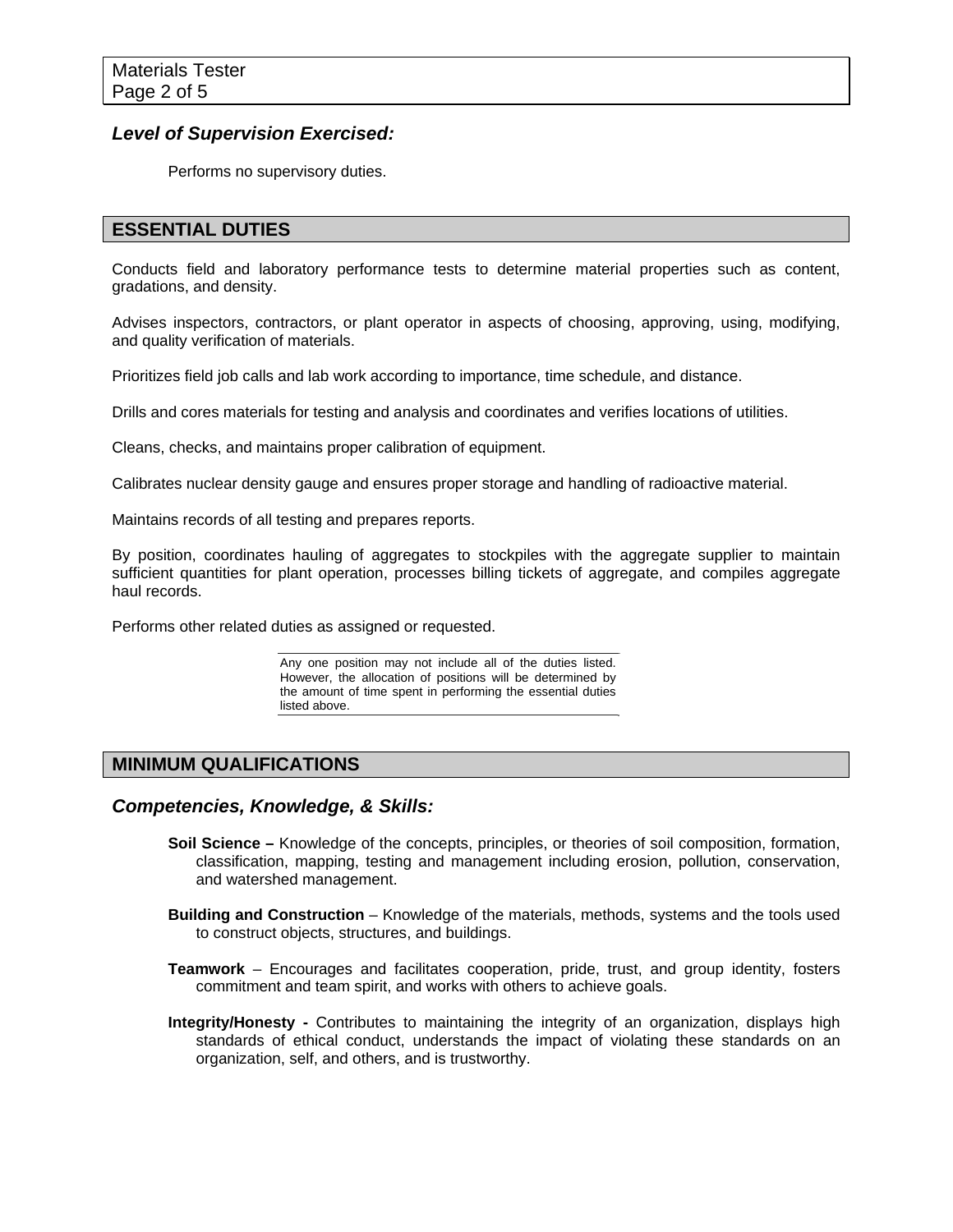- **Attention to Detail** Is thorough when performing work and conscientious about attending to detail.
- **Diversity** Is sensitive to cultural diversity, race, gender, and other individual differences in the workforce.
- **Reading** Understands and interprets written material including technical material, rules, regulations, instructions, reports, charts, graphs, or tables and applies what is learned from written material to specific situations.
- **Writing** Uses correct English grammar, punctuation, and spelling to communicate thoughts, ideas, information, and messages in writing.
- **Oral Communication** Expresses ideas and facts to individuals or groups effectively, makes clear and convincing oral presentations, listens to others, and facilitates an open exchange of ideas.
- **Technical Competence** Uses knowledge that is acquired though formal training and extensive on-the-job experience to perform one's job, works with, understands, and evaluates technical information related to the job, and advises others on technical issues.
- **Technology Application** Uses machines, tools, instruments, and/or equipment effectively and uses computer applications to analyze and communicate information in the appropriate format.
- **Problem Solving** Identifies problems, determines accuracy and relevance of information, uses sound judgment to generate and evaluate alternatives, and makes recommendations.
- **Decision Making** Makes sound, well-informed, and objective decisions, perceives the impact and implications of decisions, commits to action even in uncertain situations to accomplish goals, and causes change.
- **Arithmetic/Mathematical Reasoning** Performs computations such as addition, subtraction, multiplication, and division correctly, solving practical problems by choosing appropriately from a variety of mathematical techniques such as formulas and percentages.
- **Reasoning -** Identifies rules, principles, or relationships that explain facts, data, or other information, analyzes information, and makes correct inferences or draws accurate conclusions.
- **Customer Service** Works with customers to assess needs, provide assistance, resolves problems, and satisfy expectations, knows products and services, and is committed to providing quality products and services.
- **Interpersonal Skills** Shows understanding, friendliness, courtesy, tact, empathy, cooperation, concern, and politeness to others and relates well to different people from varied backgrounds and different situations.

**Physical Demands** (Physical Demands are a general guide and specific positions will vary based on working conditions, locations, and agency/department needs)*:* 

Standing: remaining on one's feet in an upright position. Walking: moving about on foot. Carrying: transporting an object, usually by hand, arm, or shoulder.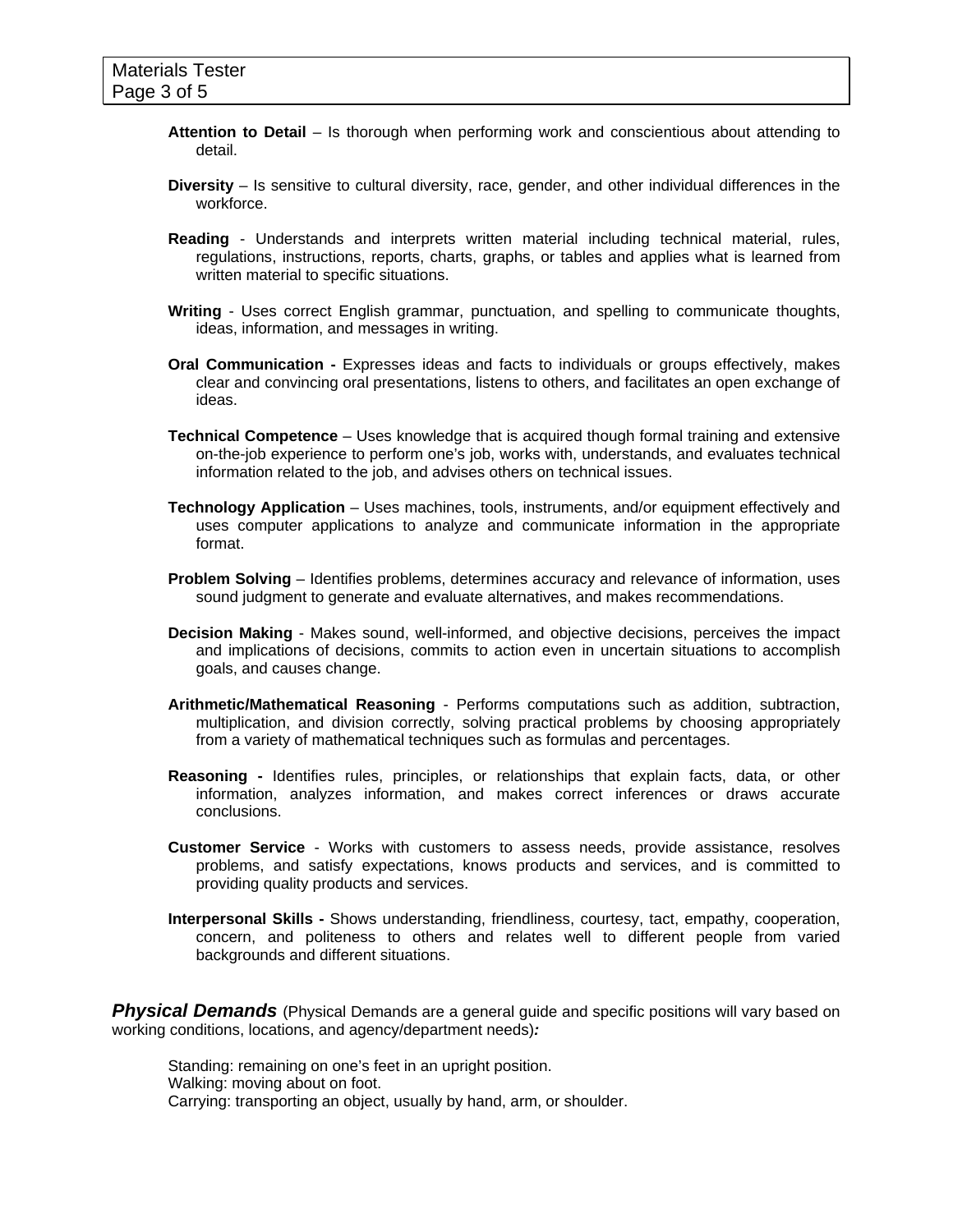Pushing: exerting force upon an object so that the object is away. Pulling: exerting force on an object so that it is moving to the person. Balancing: maintaining body equilibrium to prevent falling over. Stooping: bending the body by bending spine at the waist. Kneeling: bending legs to come to rest on one or both knees. Reaching: extending the hand(s) and arm(s) in any direction. Handling: seizing, holding, grasping, or otherwise working with hands. Fingering: picking, pinching, or otherwise working with fingers. Feeling: perceiving attributes of objects by means of skin receptors. Talking: expressing or exchanging ideas by means of spoken words. Hearing: perceiving the nature of sounds by the ear. Repetitive motions: Making frequent movements with a part of the body. Eye/hand/foot coordination: performing work through using two or more. Lifting: raising or lowering an object 25 – 50 pounds. Far acuity: ability to see clearly at 20 feet or more. Near acuity: ability to see clearly at 20 inches or less. Depth Perception: ability to judge distance and space relationships. Field of Vision: ability to see peripherally. Accommodation: ability to adjust vision to bring objects into focus. Color Vision: ability to distinguish and identify different colors.

### *Working Environment:*

Extreme Heat: temperature hot enough to cause marked bodily discomfort Temperature Changes: variations in temperature from hot to cold. Wet: frequent contact with water or other liquid. Noise: sufficient noise to cause distraction or possible hearing loss. Atmospheric Conditions: conditions that affect the skin or respiratory system. Exposed to hazards from electro/mechanical/power equipment. Working with and possible exposure to radiation hazards. Subject to injury from moving parts of equipment.

### *Education Requirement:*

Graduation from high school or GED Certificate including or supplemented by completion of course work in Algebra, Geometry, and Trigonometry.

### *Experience Requirement:*

Two years of experience in sub professional engineering including one year of experience in construction working with concrete, asphalt, soil or related materials.

### *Education/Experience Equivalency:*

Additional appropriate education may be substituted for the minimum experience requirement except for the one year of experience in construction working with concrete, asphalt, soil, or related materials.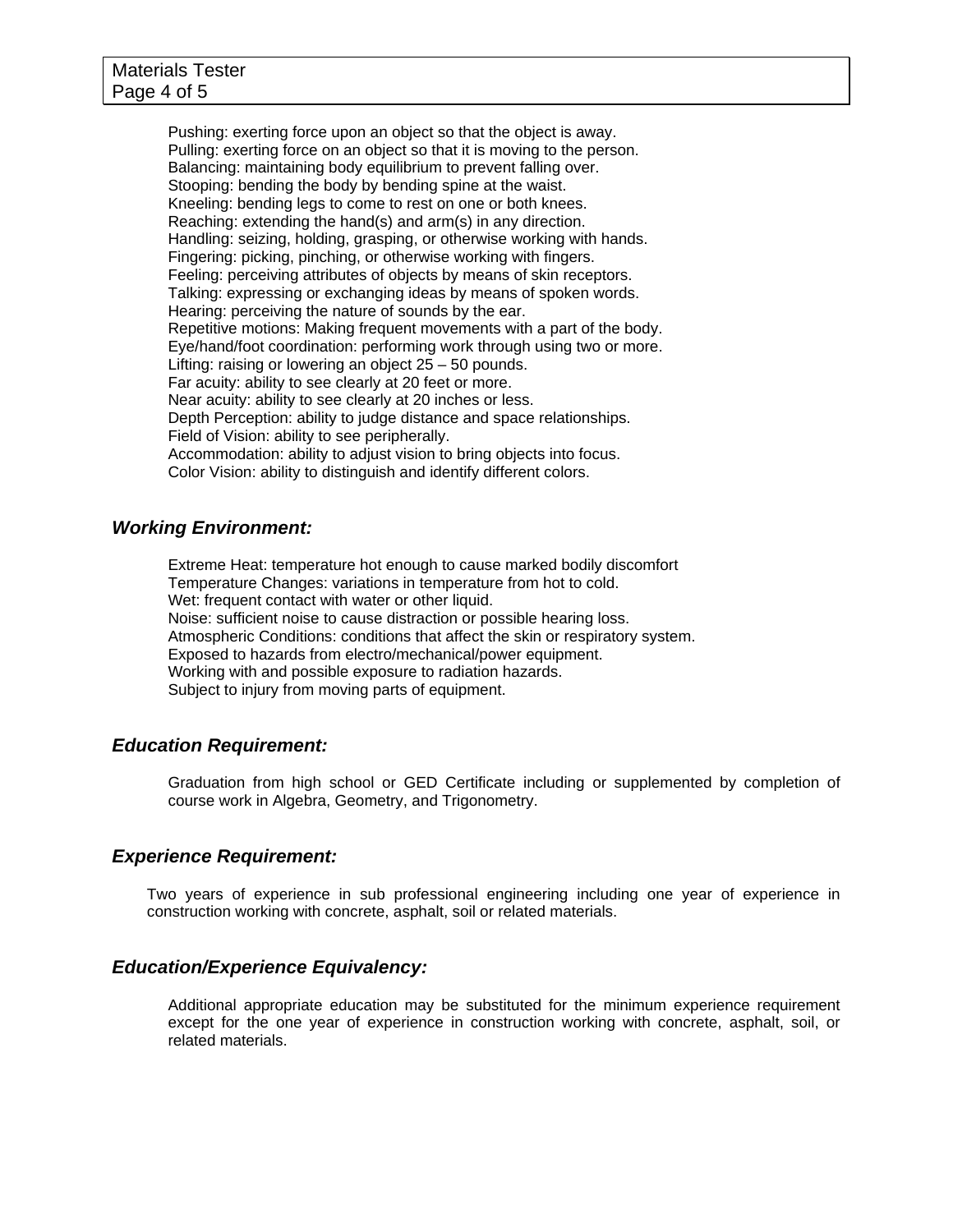### *Licensure and/or Certification:*

Possession of a valid driver's license at the time of application.

## **CLASS DETAIL**

| <b>FLSA CODE:</b>        | Non-Exempt                                                                                                          |
|--------------------------|---------------------------------------------------------------------------------------------------------------------|
| <b>ESTABLISHED DATE:</b> | 09/16/1995                                                                                                          |
| <b>REVISED DATE:</b>     | xx/xx/2010                                                                                                          |
| <b>REVISED BY:</b>       | Patricia Anderson                                                                                                   |
| <b>CLASS HISTORY</b>     | xx/xx/2010 - This class specification was revised and updated as part of<br>the Technical Engineering Study (2010). |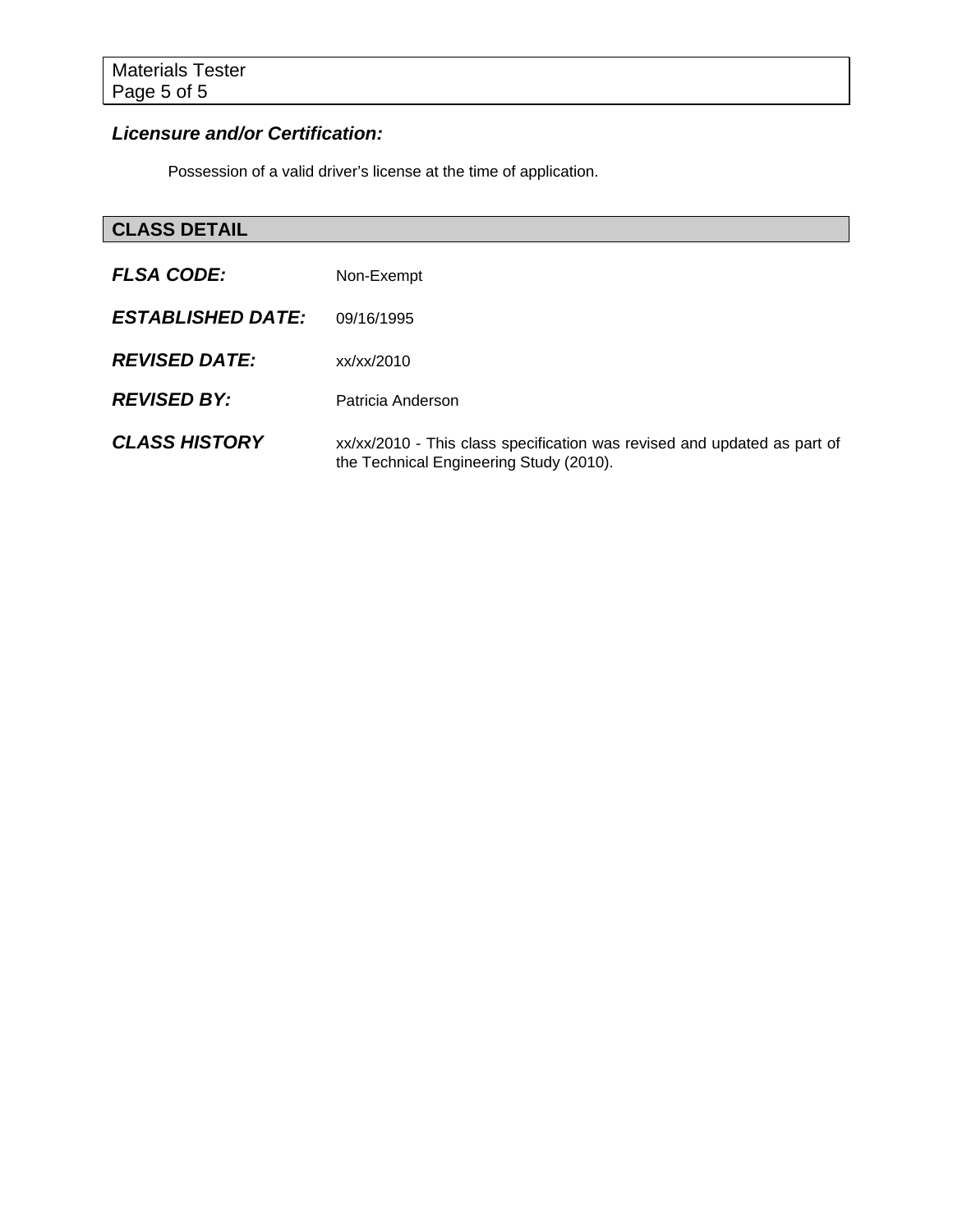

## Career Service Authority

Page 1 of 5

## Project Inspector

### **GENERAL STATEMENT OF CLASS DUTIES**

Performs full performance technical work inspecting work quality and materials used on a variety of projects including construction, repair, maintenance, and/or alterations and ensures that work performed by contractors/developers is in compliance with established standards, codes, plans, and specifications.

### **DISTINGUISHING CHARACTERISTICS**

This class performs full performance technical work inspecting work. This class is distinguished from the Senior Project Inspector class that performs advanced level full performance technical inspection work, acts as a subject matter expert in a specialty area of construction such as fabrication, coatings, welding, bolting, erection of structural steel, and/or other specialized technical areas, and ensures that work performed by contractors/developers is in compliance with established standards, codes, plans, and specifications.

The Project Inspector is distinguished from the Senior City Inspector that performs full performance inspection work ensuring compliance with City standards and ordinances, enforces compliance, and issues citations, notices, orders, summons, and permits on projects involving public and private entities. Additionally, Project Inspectors work on projects that involve contracts and incumbents process and approve pay applications.

### *Guidelines, Difficulty and Decision Making Level:*

Guidelines are generally but not always clearly applicable, requiring the employee to exercise judgment in selecting the most pertinent guideline, interpret precedents, adapt standard practices to differing situations, and recommend alternative actions in situations without precedent.

Duties assigned are generally complex and may be of substantial intricacy. Work assignment is performed within an established framework under general instructions but requires simultaneous coordination of assigned functions or projects in various stages of completion.

Employee is responsible for determining time, place, and sequence of actions to be taken. Unusual problems or proposed deviations from guidelines, practices, or precedents may be discussed with the supervisor before being initiated.

### *Level of Supervision Received and Quality Review:*

Under general supervision, the employee receives assignments and is expected to carry them through to completion with substantial independence. Work is reviewed for adherence to instructions, accuracy, completeness, and conformance to standard practice or precedent. Recurring work clearly covered by guidelines may or may not be reviewed.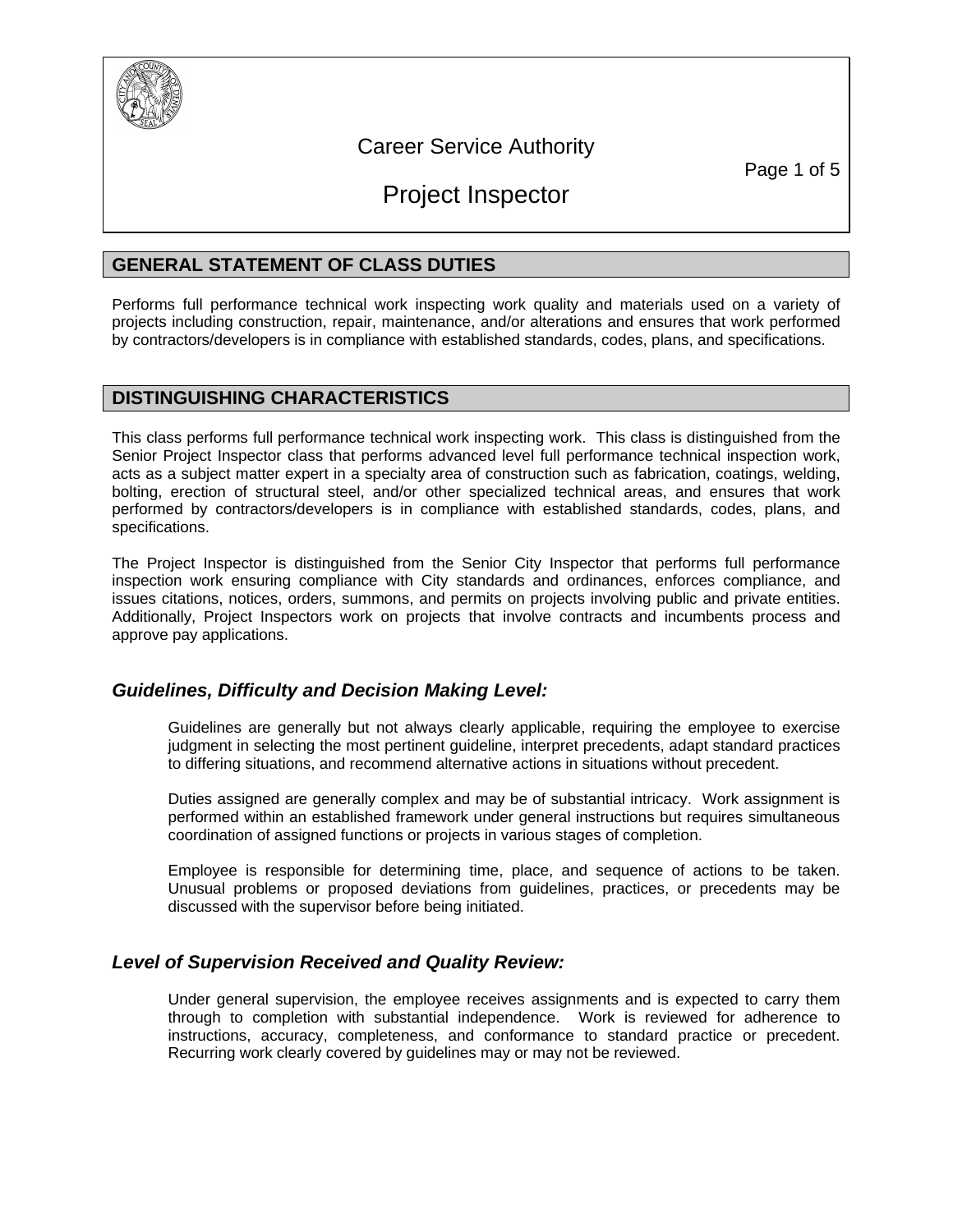### *Interpersonal Communications and Purpose:*

Contacts with the public or employees where explanatory or interpretive information is exchanged, defended, and gathered and discretion and judgment are required within the parameters of the job function.

### *Level of Supervision Exercised:*

By position, performs lead work.

### **ESSENTIAL DUTIES**

Inspects a full range of construction projects and acts as the main point of contact for the city with utilities, other departments, contractors, and sub-contractors for the duration of a project.

Reviews plans and specifications during the design phase of a project and attends design meetings to provide input to the project design team including constructability issues, utility conflicts, and legal issues.

Conducts and/or participates in pre-construction meetings for construction projects with the contractor/developer, project manager, and other related parties, clarifies and reviews city procedures, standards, and specifications with contractor(s), and provides technical guidance by answering questions and exchanging information.

Schedules informational meetings in areas affected by projects, develops plans that minimize the impact of a project on a community/neighborhood, attends meetings to provide information and answer questions, and informs every resident and business affected by a project.

Observes and inspects work quality, materials, and equipment used during various stages of construction and coordinates with other inspectors and/or testers to ensure compliance with contract documents, standard details, specifications, approved plans, and other project directives.

Attends job site meetings with the contractor(s) and project manager to discuss problems and possible solutions and recommends and oversees the repair and/or replacement of non complying work.

Evaluates the safety of workers, the work site, and the public to ensure safety guidelines are followed, workers have required personal safety equipment, and that local traffic control plans are effective and ensures that any safety violations are corrected.

Reviews, assesses, confirms, and processes contractor pay applications to ensure contract specifications are met, monitors project schedule and budget, and recommends modifications when necessary.

Reviews as-built drawings at the completion of a project for accuracy and completeness, schedules a final walk through of the site, and ensures that all work is acceptable and in compliance.

Prepares reports on construction progress and inspections and maintains files and reports regarding inspections and plan check activities and findings.

Performs other related duties as assigned.

Any one position may not include all of the duties listed. However, the allocation of positions will be determined by the amount of time spent in performing the essential duties listed above.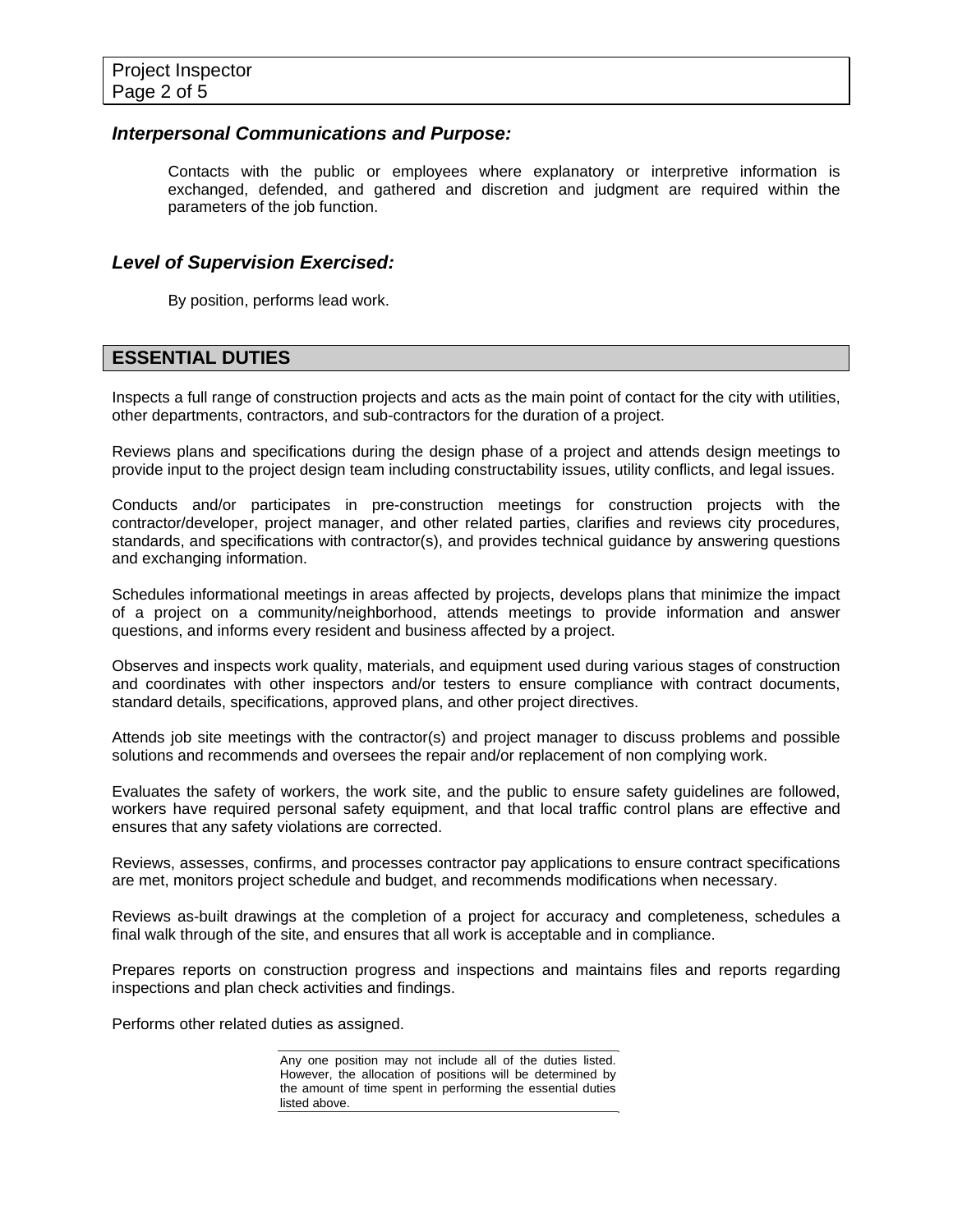### **MINIMUM QUALIFICATIONS**

### *Competencies, Knowledge, & Skills:*

- **Building and Construction** Knowledge of the materials, methods, systems and the tools used to construct objects, structures, and buildings.
- **Quality Management** Knowledge of the principles, methods, and tools of quality assurance, quality control, and reliability used to ensure that a project, system, or product fulfills requirements and standards.
- **Soil Science** Knowledge of the concepts, principles, or theories of soil composition, formation, classification, mapping, testing and management including erosion, pollution, conservation, and watershed management.
- **Teamwork** Encourages and facilitates cooperation, pride, trust, and group identity, fosters commitment and team spirit, and works with others to achieve goals.
- **Integrity/Honesty** Contributes to maintaining the integrity of an organization, displays high standards of ethical conduct, understands the impact of violating these standards on an organization, self, and others, and is trustworthy.
- **Attention to Detail** Is thorough when performing work and conscientious about attending to detail.
- **Diversity** Is sensitive to cultural diversity, race, gender, and other individual differences in the workforce.
- **Reading** Understands and interprets written material including technical material, rules, regulations, instructions, reports, charts, graphs, or tables and applies what is learned from written material to specific situations.
- **Writing** Uses correct English grammar, punctuation, and spelling to communicate thoughts, ideas, information, and messages in writing.
- **Oral Communication** Expresses ideas and facts to individuals or groups effectively, makes clear and convincing oral presentations, listens to others, and facilitates an open exchange of ideas.
- **Technical Competence** Uses knowledge that is acquired though formal training and extensive on-the-job experience to perform one's job, works with, understands, and evaluates technical information related to the job, and advises others on technical issues.
- **Technology Application** Uses machines, tools, instruments, and/or equipment effectively and uses computer applications to analyze and communicate information in the appropriate format.
- **Public Safety and Security** Knowledge of occupational health and safety, investigation and inspections techniques, rules, regulations, and prevention techniques for the protection of people, data, and property.
- **Problem Solving** Identifies problems, determines accuracy and relevance of information, uses sound judgment to generate and evaluate alternatives, and makes recommendations.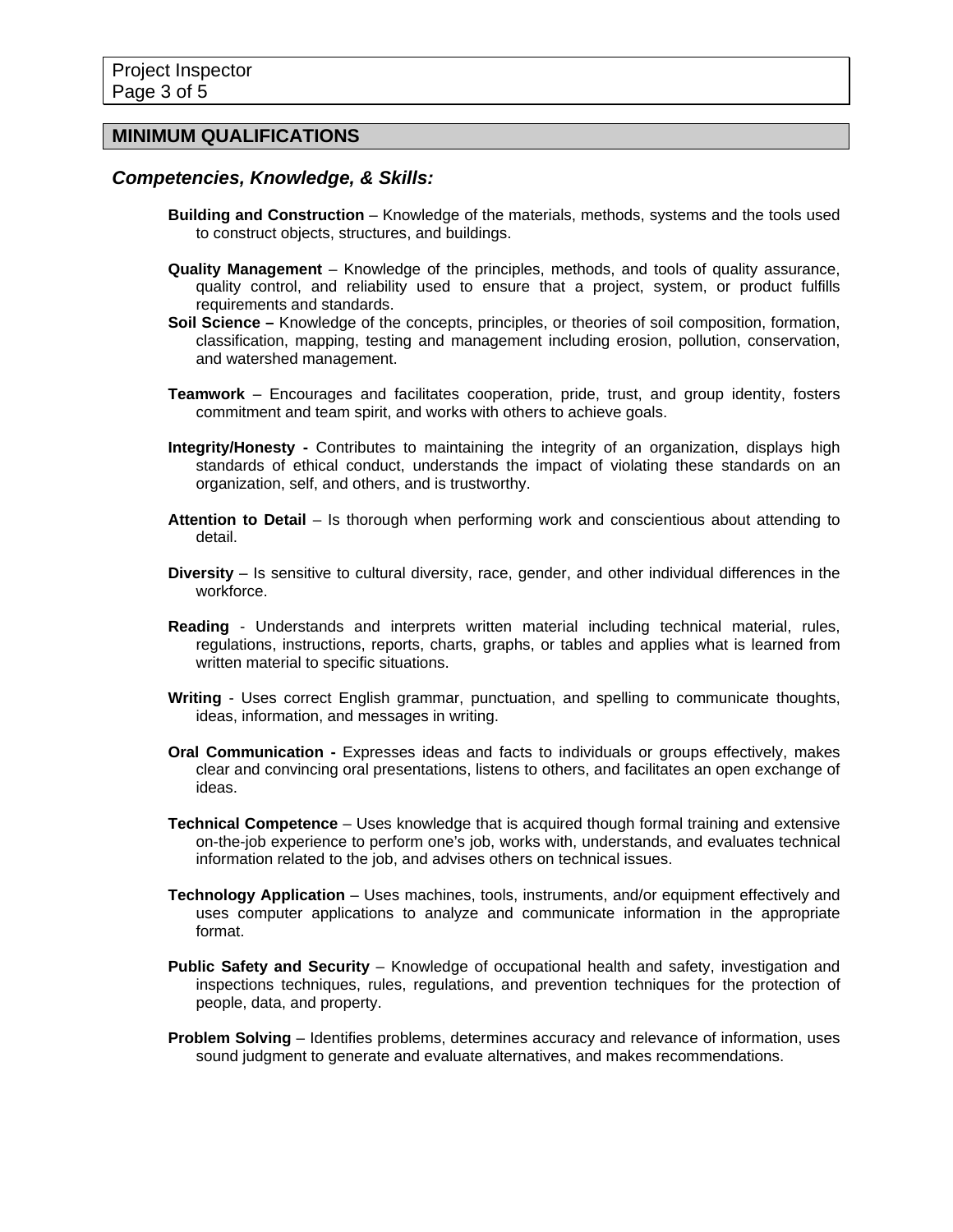- **Decision Making** Makes sound, well-informed, and objective decisions, perceives the impact and implications of decisions, commits to action even in uncertain situations to accomplish goals, and causes change.
- **Arithmetic/Mathematical Reasoning** Performs computations such as addition, subtraction, multiplication, and division correctly, solving practical problems by choosing appropriately from a variety of mathematical techniques such as formulas and percentages.
- **Reasoning -** Identifies rules, principles, or relationships that explain facts, data, or other information, analyzes information, and makes correct inferences or draws accurate conclusions.
- **Customer Service** Works with customers to assess needs, provide assistance, resolves problems, and satisfy expectations, knows products and services, and is committed to providing quality products and services.
- **Interpersonal Skills** Shows understanding, friendliness, courtesy, tact, empathy, cooperation, concern, and politeness to others and relates well to different people from varied backgrounds and different situations.

**Physical Demands** (Physical Demands are a general guide and specific positions will vary based on working conditions, locations, and agency/department needs)*:* 

Standing: remaining on one's feet in an upright position. Walking: moving about on foot. Sitting: remaining in the normal seated position. Carrying: transporting an object, usually by hand, arm, or shoulder. Pushing: exerting force upon an object so that the object is away. Pulling: exerting force on an object so that is moving to the person. Climbing: ascending or descending objects usually with hands/feet. Balancing: maintaining body equilibrium to prevent falling over. Stooping: bending the body by bending spine at the waist. Kneeling: bending legs to come to rest on one or both knees. Crouching: bending body downward and forward by bending legs. Crawling: moving about on hands and knees or hands and feet. Reaching: extending the hand(s) and arm(s) in any direction. Handling: seizing, holding, grasping, or otherwise working with hand(s). Fingering: picking, pinching, or otherwise working with fingers. Talking: expressing or exchanging ideas by means of spoken words. Hearing: perceiving the nature of sounds by the ear. Repetitive motions: making frequent movements with a part of the body. Eye/hand/foot coordination: performing work through using two or more. Lifting: raising or lowering an object 10-25 pounds. Far Acuity: ability to see clearly at 20 feet or more Near Acuity: ability to see clearly at 20 inches or less. Depth Perception: ability to judge distances and space relationships. Field of Vision: ability to see peripherally. Accommodation: ability to adjust vision to bring objects into focus. Color Vision: ability to distinguish and identify different colors.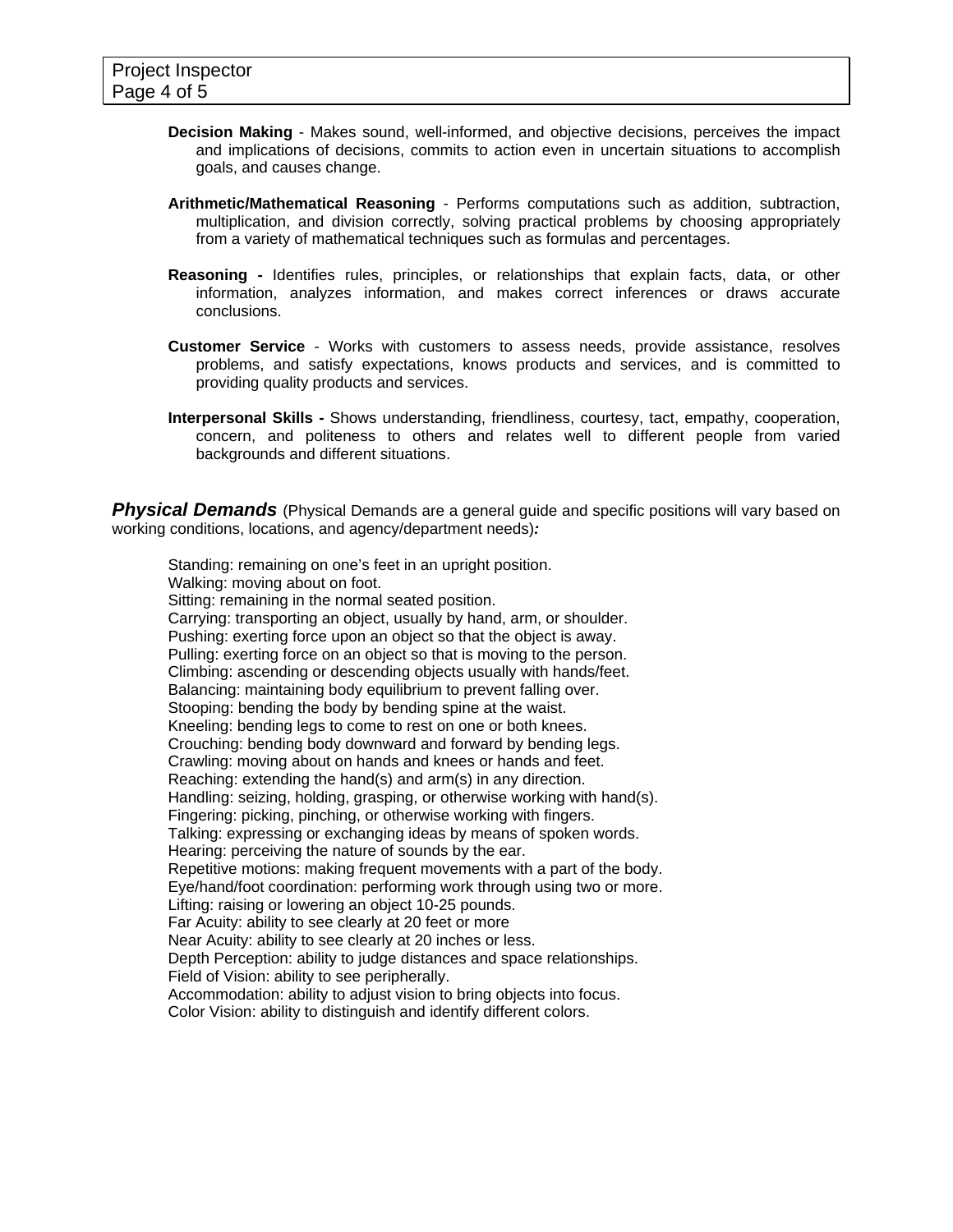### *Working Environment:*

Temperature Changes: variations in temperature from hot to cold. Humid: conditions with high moisture content to cause bodily reactions. Hazards: conditions where there is danger to life, body, and/or health. Atmospheric Conditions: conditions that affect the skin or respiratory system. Exposed to hazards from electro/mechanical/power equipment. Pressure due to multiple calls and inquiries. Subject to injury from moving parts of equipment. Subject to many interruptions. Subject to varying and unpredictable situations. Works in precarious or high locations (ladders, scaffolding, etc.).

### *Education Requirement:*

Bachelor's Degree.

### *Experience Requirement:*

Three years of experience in construction management and/or project engineering.

### *Education/Experience Equivalency:*

Additional appropriate experience may be substituted for the minimum education requirement.

### *Licensure and/or Certification:*

Possession of a valid driver's license at the time of application.

### **CLASS DETAIL**

| <b>FLSA CODE:</b>        | Exempt                                                                                                               |
|--------------------------|----------------------------------------------------------------------------------------------------------------------|
| <b>ESTABLISHED DATE:</b> | 09/16/1995                                                                                                           |
| <b>REVISED DATE:</b>     | xx/xx/2010                                                                                                           |
| <b>REVISED BY:</b>       | Patricia Anderson                                                                                                    |
| <b>CLASS HISTORY</b>     | xx/xx/x2010 - This class specification was revised and updated as part of<br>the Technical Engineering Study (2010). |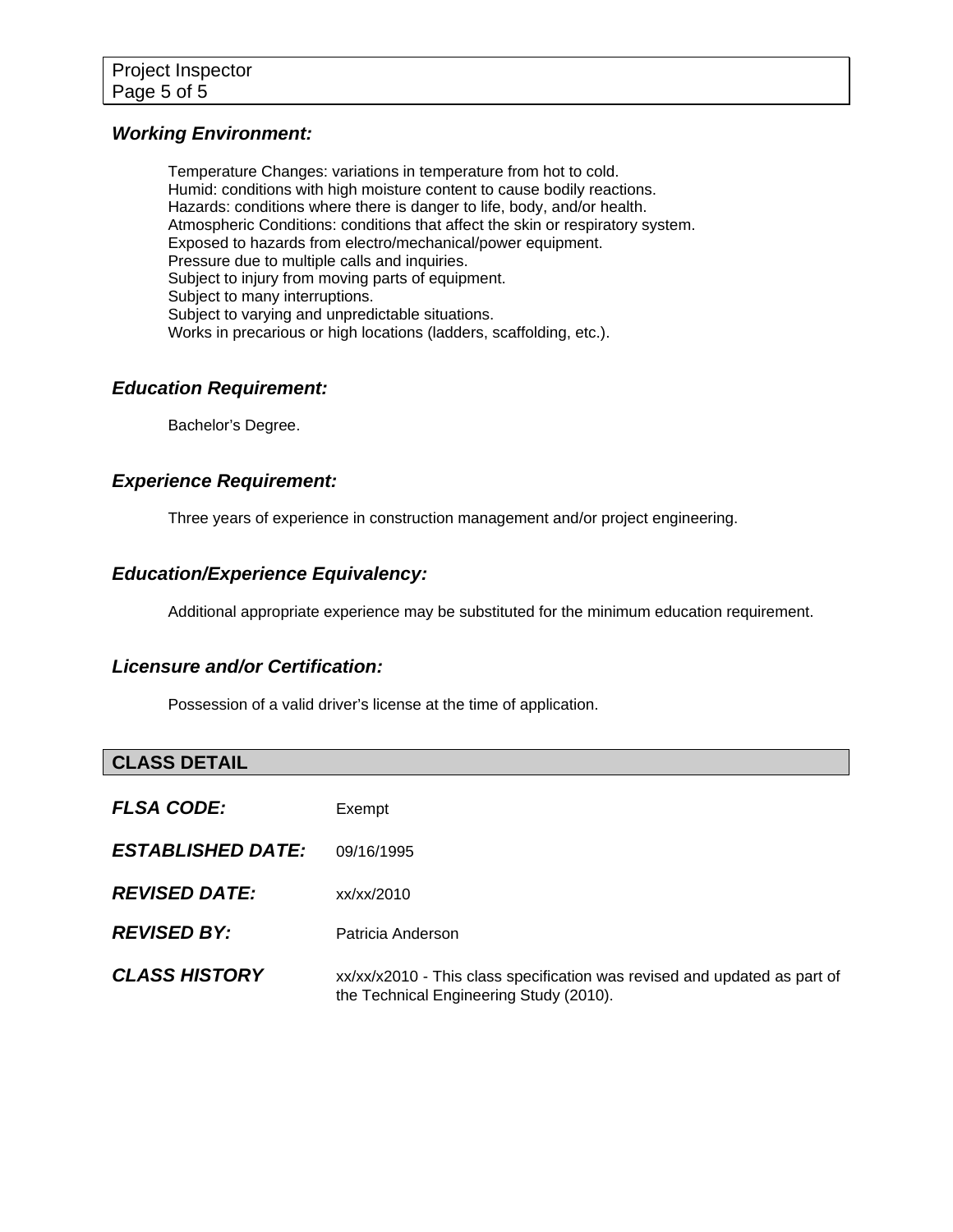

## Career Service Authority

Page 1 of 5

## Senior Engineering Associate

### **GENERAL STATEMENT OF CLASS DUTIES**

Performs a variety of professional assignments that support engineering operations and functions and applies technical engineering knowledge and principles to an area(s) of responsibility.

### **DISTINGUISHING CHARACTERISTICS**

This class performs a variety of professional assignments that support engineering operations and functions. This class is distinguished from the Project Manager I class that performs professional level project management work on projects from inception to completion by managing and coordinating departmental projects which includes organizing, administering, and monitoring one or more projects.

A Senior Engineering Associate performs some of the same duties as a Project Manager I; however, employees in this Senior Engineering Associate class generally work on on-going, single-focused maintenance projects/contracts. Whereas, a Project Manager I works on projects that are carefully planned and an organized effort to accomplish a specific one-time effort/endeavor and undertaken to achieve a particular aim. Project management includes developing a project plan, defining project goals and objectives, specifying tasks, determining how goals will be achieved and what resources are needed, and associating budgets and timelines for completion. It also includes implementing the project plan along with careful controls to stay on the "critical path" that is to ensure the plan is being managed according to the plan. Project management usually follows major phases including project planning, implementation, evaluation, and support/maintenance.

### *Guidelines, Difficulty and Decision Making Level:*

Guidelines are generally but not always clearly applicable, requiring the employee to exercise judgment in selecting the most pertinent guideline, interpret precedents, adapt standard practices to differing situations, and recommend alternative actions in situations without precedent.

Duties assigned are generally complex and may be of substantial intricacy. Work assignment is performed within an established framework under general instructions but requires simultaneous coordination of assigned functions or projects in various stages of completion.

Employee is responsible for determining time, place, and sequence of actions to be taken. Unusual problems or proposed deviations from guidelines, practices, or precedents may be discussed with the supervisor before being initiated.

### *Level of Supervision Received and Quality Review:*

Under general supervision, the employee receives assignments and is expected to carry them through to completion with substantial independence. Work is reviewed for adherence to instructions, accuracy, completeness, and conformance to standard practice or precedent. Recurring work clearly covered by guidelines may or may not be reviewed.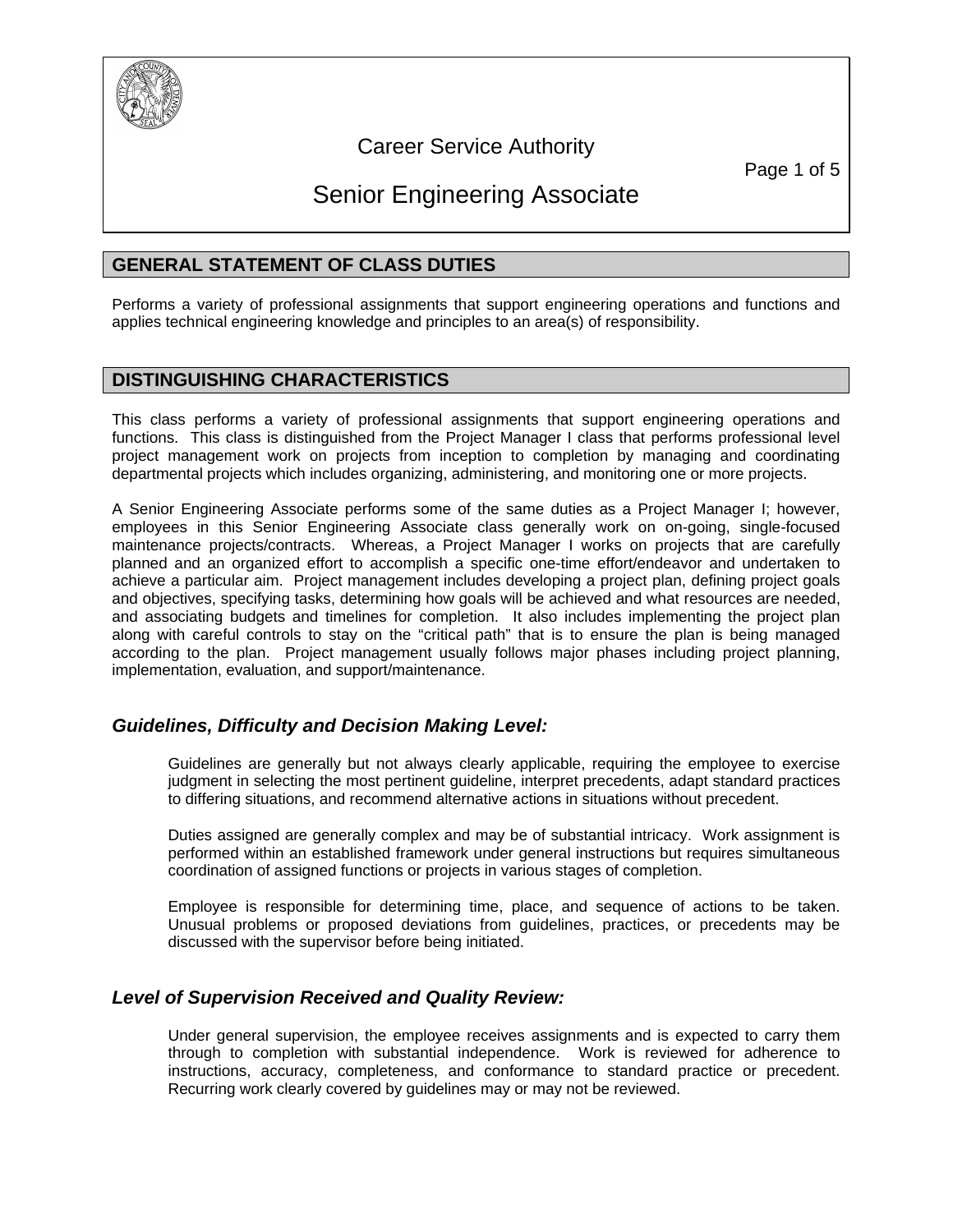### *Interpersonal Communications and Purpose:*

Contacts with the public or employees where explanatory or interpretive information is exchanged, defended, and gathered and discretion and judgment are required within the parameters of the job function.

#### *Level of Supervision Exercised:*

By position, supervises technical staff.

By position, performs lead work over technical and/or clerical staff.

### **ESSENTIAL DUTIES**

Provides support to engineering functions/operations by coordinating work and managing contracts, confers with managers/engineers to establish the scope of work, develops bid documents and cost estimates, prepares contract documents and specifications, determines work schedules, and prepares work orders, change orders, and notices to proceed documents.

Monitors the progress of contractors' work as it related to engineering and city design specifications, coordinates work with other city agencies, inspects work to ensure compliance with regulations, codes, and standards, and processes payment applications and final acceptance documents.

Conducts studies and/or investigations to identify hazardous/unsafe conditions and establishes priorities for contracts based on public safety and the most efficient use of available resources.

Conducts detailed plan review of complex development and/or capital improvement construction plans and drawings to ensure accuracy and compliance with applicable laws, codes, design specifications, and standards, recommends adjustments/changes to bring plans into compliance, calculates charges and fees, and issues permits.

Participates in the design and development of system components and utilizes computer modeling software in the preparation of construction plans.

Assists in evaluating and analyzing various city systems to ensure systems are properly installed and maintained and recommends potential systems improvement.

Coordinates work assignments with affected utilities, other city agencies, outside governmental municipalities, business and/or community groups, the public, and other stakeholders.

Prepares various reports and maintains files and records related to the assigned area(s).

By position, performs supervisory duties including evaluating employees' performance, resolving problems, training, assigning and reviewing work, and other elements of supervision.

By position, performs lead work including providing performance feedback, furnishing information for the formal performance evaluation, solving problems, and assigning and reviewing work.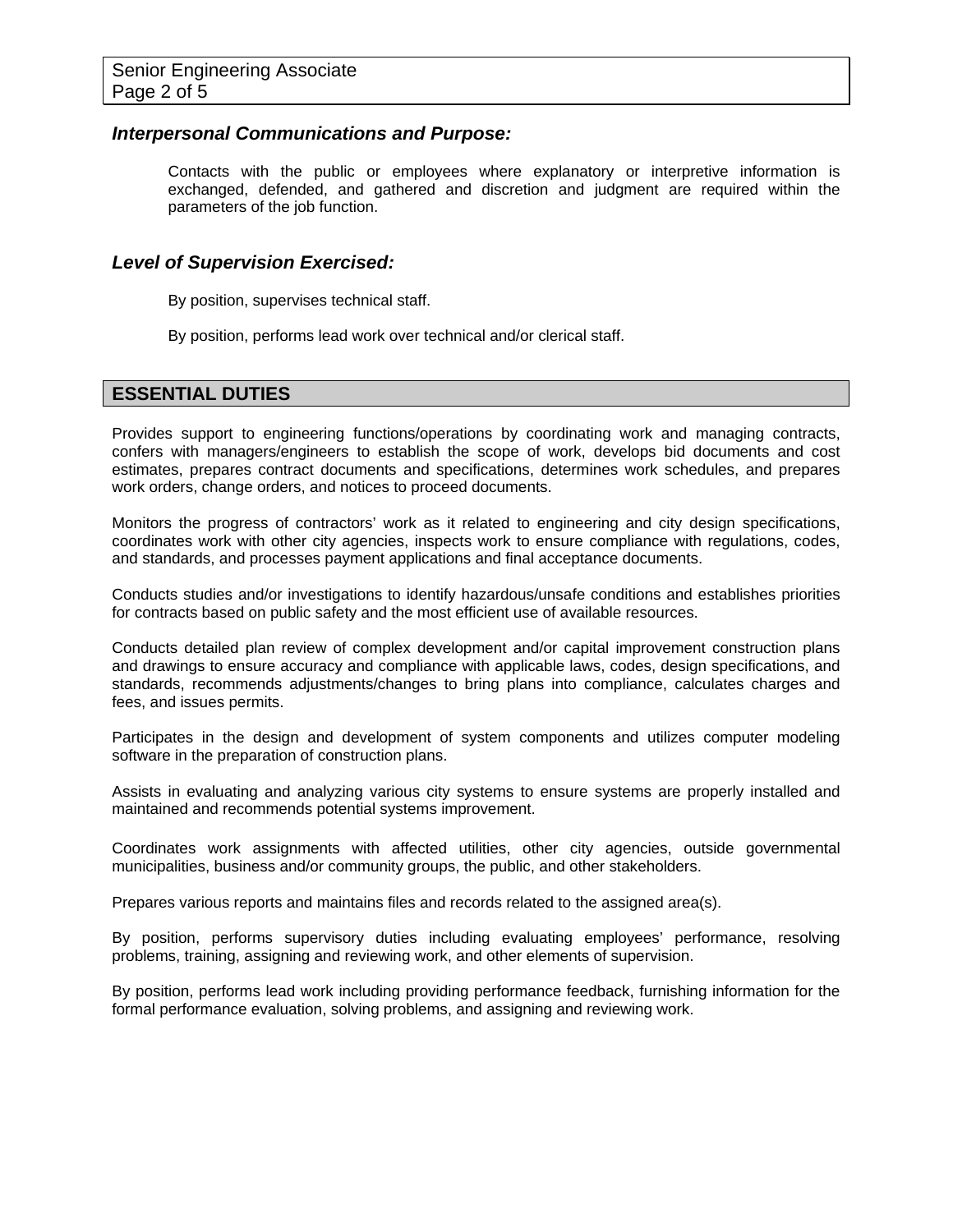Performs other related duties as assigned.

Any one position may not include all of the duties listed. However, the allocation of positions will be determined by the amount of time spent in performing the essential duties listed above.

### **MINIMUM QUALIFICATIONS**

#### *Competencies, Knowledge, & Skills:*

- **Quality Management** Knowledge of the principles, methods, and tools of quality assurance, quality control, and reliability used to ensure that a project, system, or product fulfills requirements and standards.
- **Teamwork** Encourages and facilitates cooperation, pride, trust, and group identity, fosters commitment and team spirit, and works with others to achieve goals.
- **Integrity/Honesty -** Contributes to maintaining the integrity of an organization, displays high standards of ethical conduct, understands the impact of violating these standards on an organization, self, and others, and is trustworthy.
- **Attention to Detail** Is thorough when performing work and conscientious about attending to detail.
- **Diversity** Is sensitive to cultural diversity, race, gender, and other individual differences in the workforce.
- **Reading** Understands and interprets written material including technical material, rules, regulations, instructions, reports, charts, graphs, or tables and applies what is learned from written material to specific situations.
- **Writing** Uses correct English grammar, punctuation, and spelling to communicate thoughts, ideas, information, and messages in writing.
- **Oral Communication** Expresses ideas and facts to individuals or groups effectively, makes clear and convincing oral presentations, listens to others, and facilitates an open exchange of ideas.
- **Technical Competence** Uses knowledge that is acquired though formal training and extensive on-the-job experience to perform one's job, works with, understands, and evaluates technical information related to the job, and advises others on technical issues.
- **Technology Application** Uses machines, tools, instruments, and/or equipment effectively and uses computer applications to analyze and communicate information in the appropriate format.
- **Public Safety and Security** Knowledge of occupational health and safety, investigation and inspections techniques, rules, regulations, and prevention techniques for the protection of people, data, and property.
- **Problem Solving** Identifies problems, determines accuracy and relevance of information, uses sound judgment to generate and evaluate alternatives, and makes recommendations.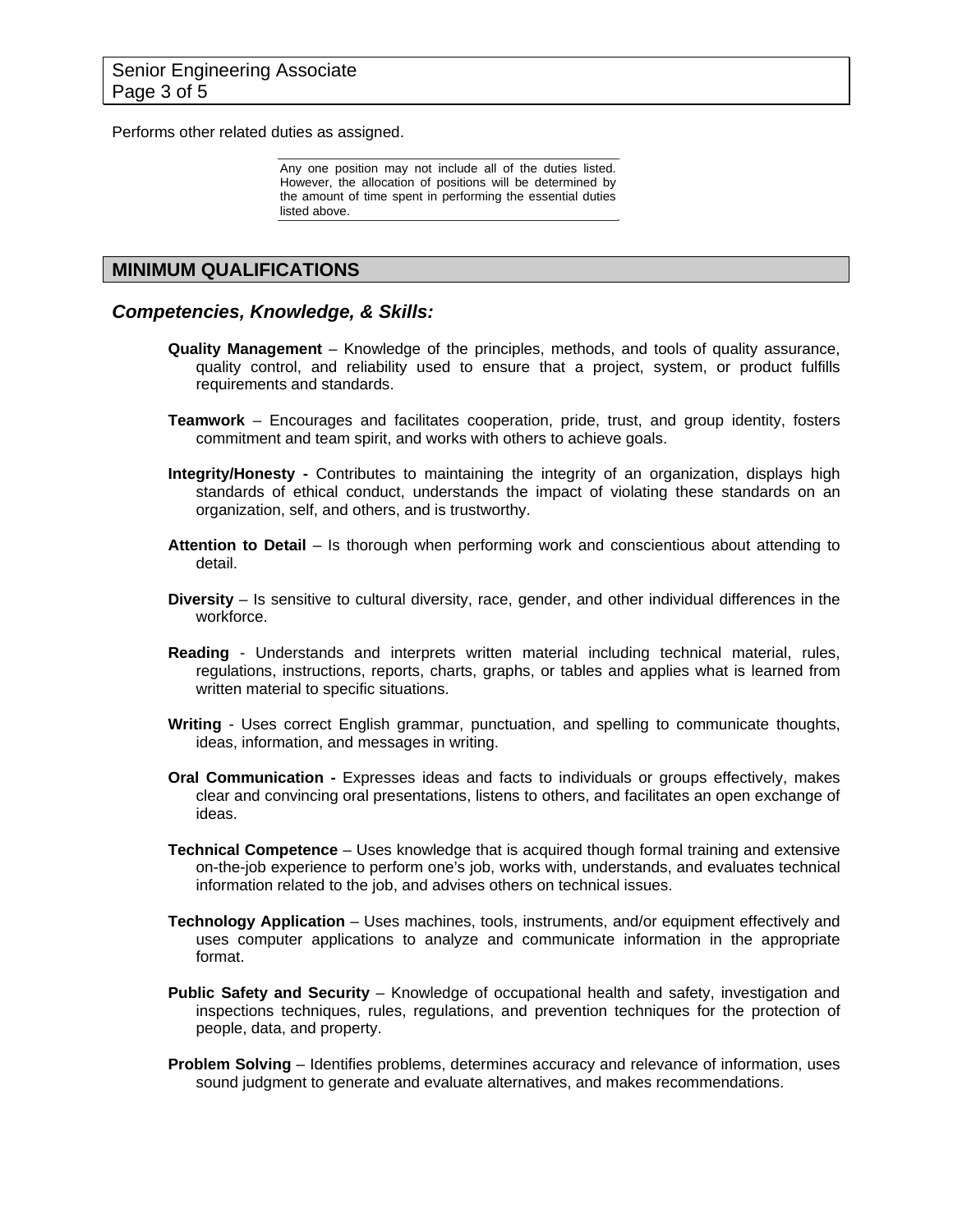- **Decision Making** Makes sound, well-informed, and objective decisions, perceives the impact and implications of decisions, commits to action even in uncertain situations to accomplish goals, and causes change.
- **Mathematical Reasoning** Solves practical problems by choosing appropriately from a variety of mathematical and statistical techniques.
- **Reasoning -** Identifies rules, principles, or relationships that explain facts, data, or other information, analyzes information, and makes correct inferences or draws accurate conclusions.
- **Customer Service** Works with customers to assess needs, provide assistance, resolves problems, and satisfy expectations, knows products and services, and is committed to providing quality products and services.
- **Interpersonal Skills** Shows understanding, friendliness, courtesy, tact, empathy, cooperation, concern, and politeness to others and relates well to different people from varied backgrounds and different situations.

**Physical Demands** (Physical Demands are a general guide and specific positions will vary based on working conditions, locations, and agency/department needs)*:* 

Sitting: remaining in the normal seated position. Handling: seizing, holding, grasping, or otherwise working with hands. Fingering: picking, pinching, or otherwise working with fingers. Talking: expressing or exchanging ideas by means of spoken words. Hearing: perceiving the nature of sounds by the ear. Eye/hand/foot coordination: performing work through using two or more. Lifting: raising or lowering an object from one level to another Far acuity: ability to see clearly at 20 feet or more. Near acuity: ability to see clearly at 20 inches or less. Depth Perception: ability to judge distance and space relationships. Field of Vision: ability to see peripherally. Accommodation: ability to adjust vision to bring objects into focus. Color Vision: ability to distinguish and identify different colors.

### *Working Environment:*

Pressure due to multiple calls and inquiries. Subject to many interruptions.

### *Education Requirement:*

Bachelor's Degree.

### *Experience Requirement:*

Three years of technical engineering experience.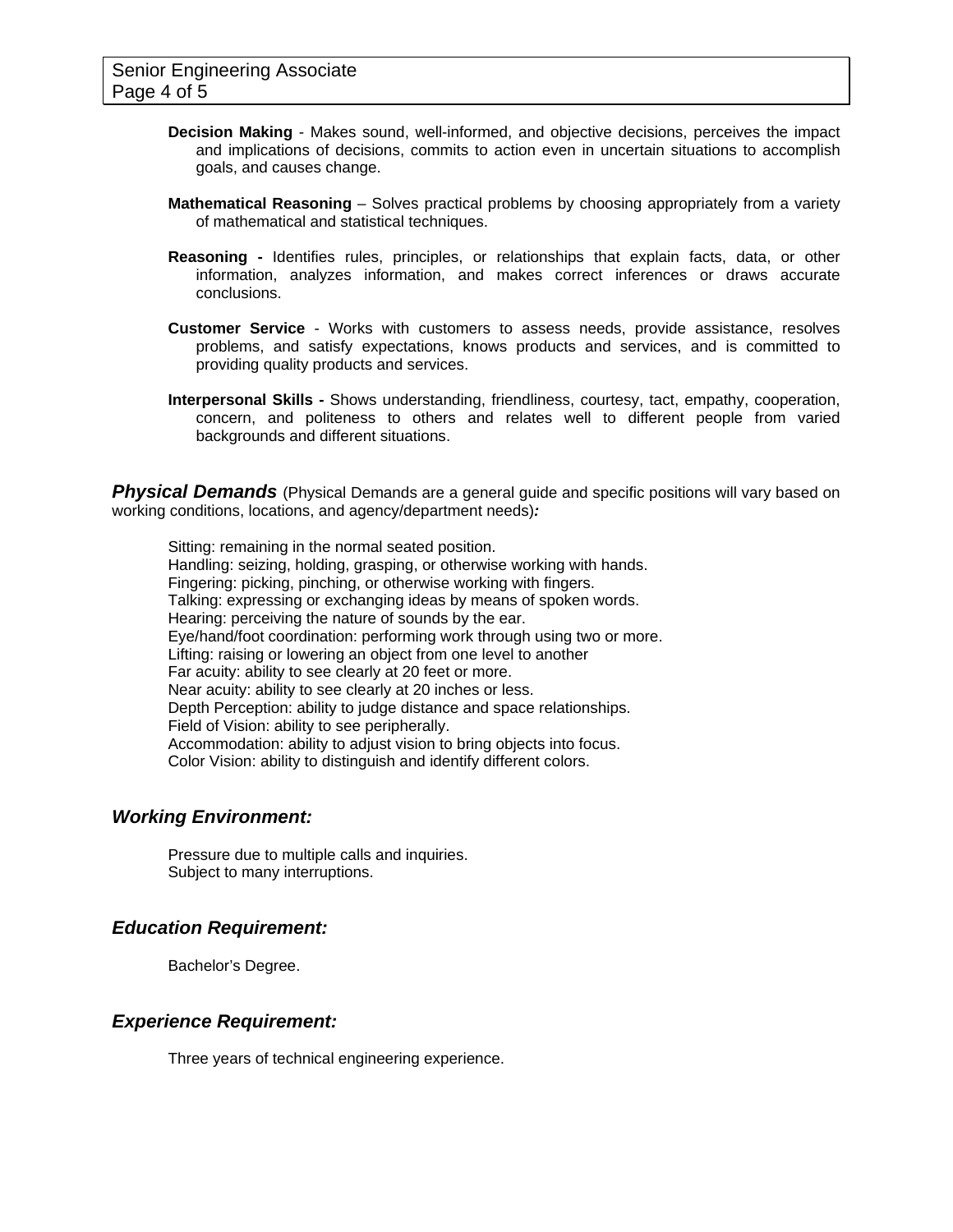### *Education/Experience Equivalency:*

Additional appropriate experience may be substituted for the minimum education requirement.

### *Licensure and/or Certification:*

By position, possession of a valid driver's license at the time of application.

# **CLASS DETAIL**  *FLSA CODE:*Exempt *ESTABLISHED DATE:* 10/1/1999 *REVISED DATE:* xx/xx/2010 *REVISED BY:* Patricia Anderson **CLASS HISTORY** xx/xx/2010 - This class specification was revised and updated as part of the Technical Engineering Study (2010).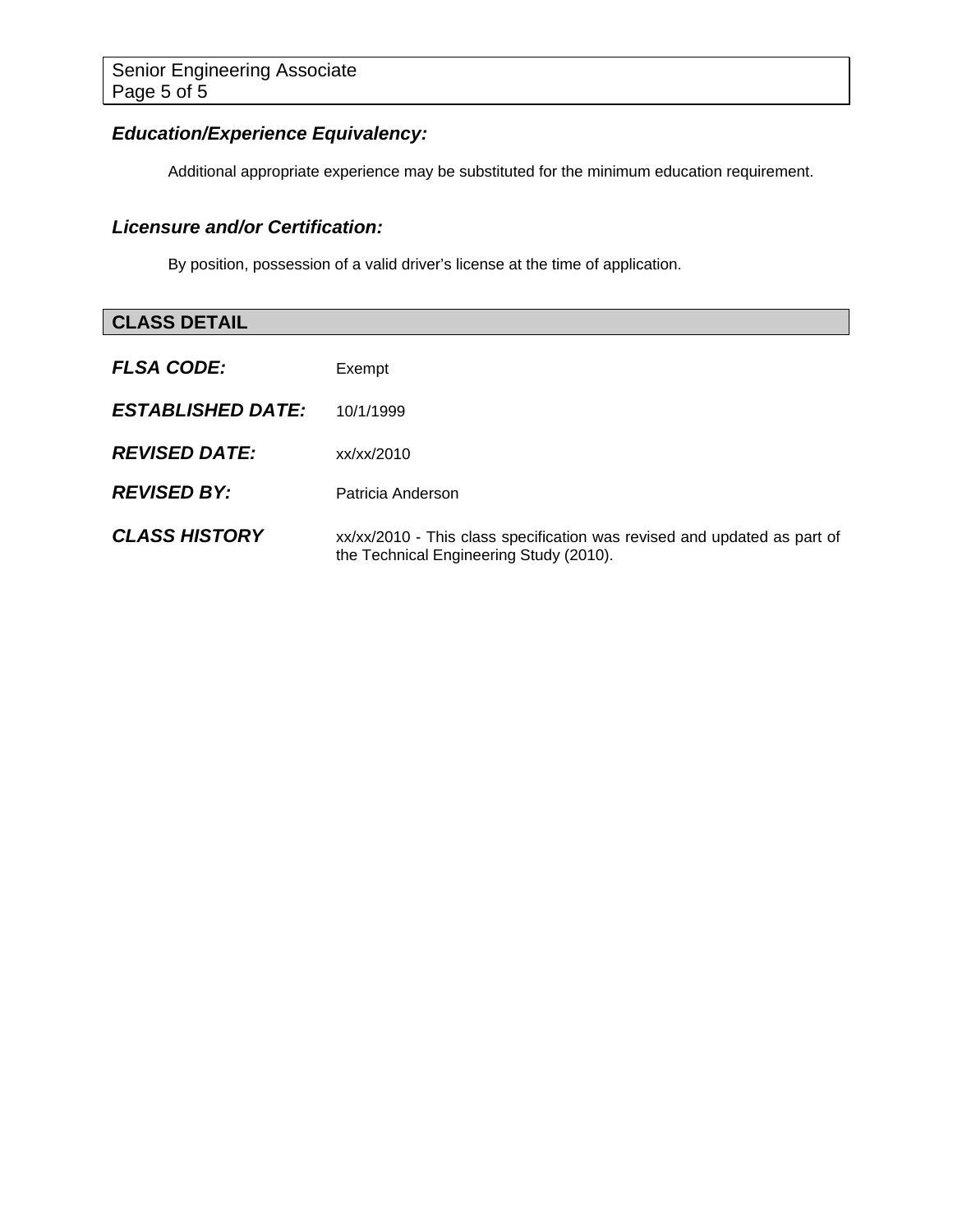

## Career Service Authority

Page 1 of 5

## Senior Project Inspector

### **GENERAL STATEMENT OF CLASS DUTIES**

Performs advanced level full performance technical inspection work, acts as a subject matter expert in a specialty area of construction such as electrical, fabrication, coatings, welding, bolting, erection of structural steel, and/or other specialized technical areas, and ensures that work performed by contractors/developers is in compliance with established standards, codes, plans, and specifications.

### **DISTINGUISHING CHARACTERISTICS**

This class performs advanced level full performance technical inspection work and acts as a subject matter expert. This class is distinguished from the Project Inspector class that performs full performance technical work inspecting work quality and materials used on a variety of projects including construction, repair, maintenance, and/or alterations and ensures that work performed by contractors/developers is in compliance with established standards, codes, plans, and specifications.

### *Guidelines, Difficulty and Decision Making Level:*

Guidelines are generally in the form of stated objectives only with issues and factors largely undefined requiring the employee to exercise creativity and ingenuity in devising criteria, techniques, strategy, and methodologies for approaching assigned functions or projects.

Duties performed involve concepts, theories, and concrete factors to be evaluated and weighed requiring a high degree of analytical ability, independent judgment, and decision-making.

Work assignment is generally unstructured and employee is responsible for organizing complex, varied, and simultaneous coordination of several functions, programs, or projects in various stages of completion.

### *Level of Supervision Received and Quality Review:*

Under administrative supervision, the employee has personal accountability for carrying out an assigned function, program, or project within the scope of established guidelines and objectives and is expected to resolve problems that arise in the normal course of the work. Completed work is generally reviewed for soundness of judgment, conclusion, adequacy, and conformance to policy.

### *Interpersonal Communications and Purpose:*

Contacts are of a remedial nature involving the resolution of problems and where some degree of discretion and judgment are required in carrying out a major program and/or function of the organization.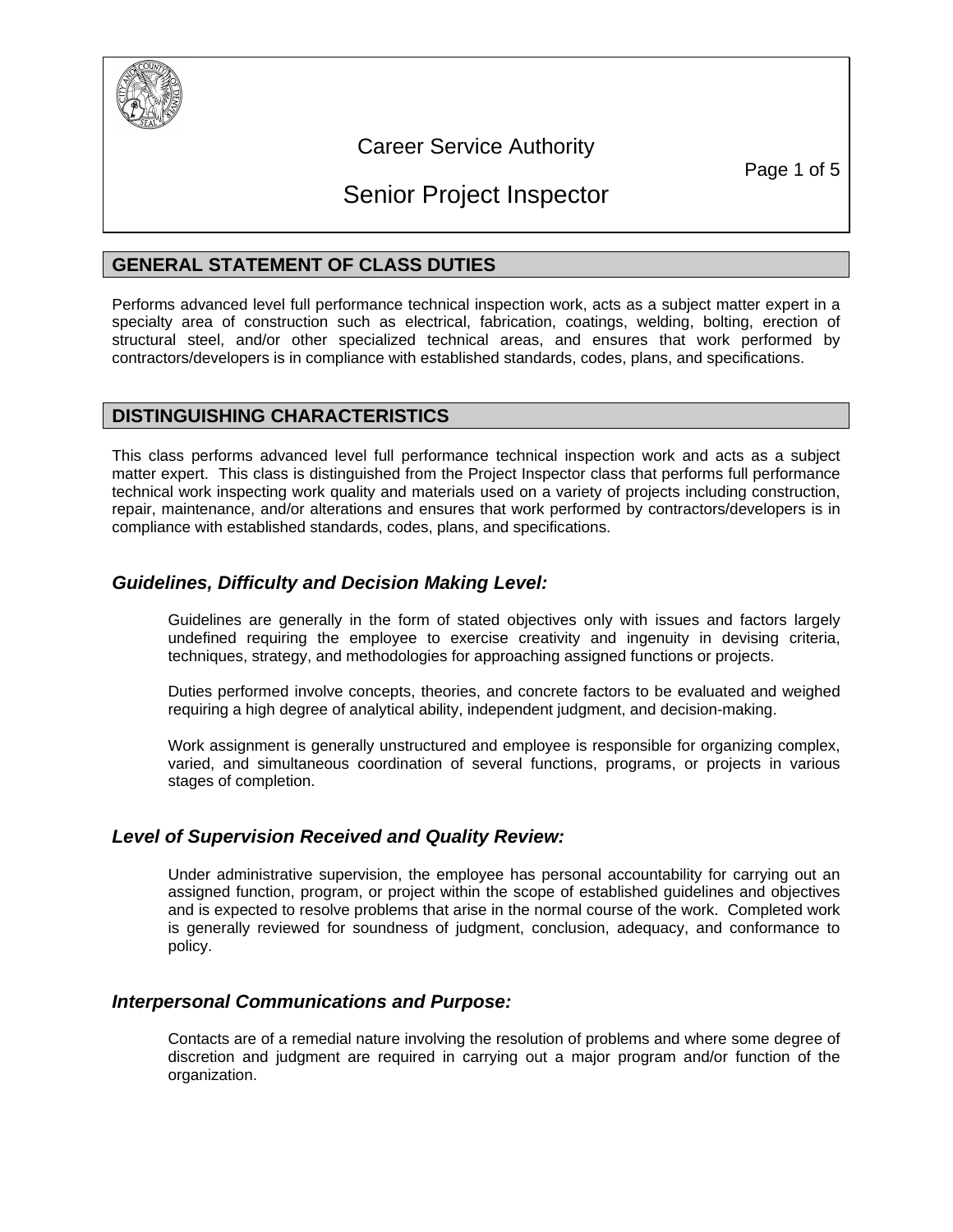### *Level of Supervision Exercised:*

By position, performs lead work.

### **ESSENTIAL DUTIES**

Performs complex technical inspection work and acts as a subject matter expert on engineering quality control standards in the areas of compliance with engineering guidelines, tolerance standards, materials, bolts, cables, electrical, welding, coatings, and/or other specialized areas.

Participates as a member of the design review team that reviews blueprints, plans, and designs and assists engineers in negotiating the terms of a final contract for construction development to ensure quality construction, detailed contingency plans, special provisions when needed, and detailed information concerning quantities and costs of materials.

Advices consultants and project managers on technical specifications for welding, coatings, fabrication, steel structures, and/or other specialized technical areas.

Implements quality control/quality assurance programs in specific areas of expertise such as structural steel welding, electrical, and/or erection.

Identifies inconsistencies, defects, potential pitfalls, and substandard work in the construction process, determines acceptable methods to correct situations with a contractor and project manager, and oversees the repair and/or replacement of non complying work.

Evaluates the safety of workers, the work site, and the public to ensure safety guidelines are followed, workers have required personal safety equipment, and that local traffic control plans are effective and ensures that any safety violations are corrected.

Reviews, assesses, confirms, and processes contractor pay applications to ensure contract specifications are met, monitors project schedule and budget, and recommends modifications when necessary.

Reviews as-built drawings at the completion of a project for accuracy and completeness, schedules a final walk through of the site, and ensures that all work is acceptable and in compliance.

Prepares reports on construction progress and inspections and maintains files and reports regarding inspections and plan check activities and findings.

Performs other related duties as assigned.

Any one position may not include all of the duties listed. However, the allocation of positions will be determined by the amount of time spent in performing the essential duties listed above.

### **MINIMUM QUALIFICATIONS**

### *Competencies, Knowledge, & Skills:*

**Building and Construction** – Knowledge of the materials, methods, systems and the tools used to construct objects, structures, and buildings.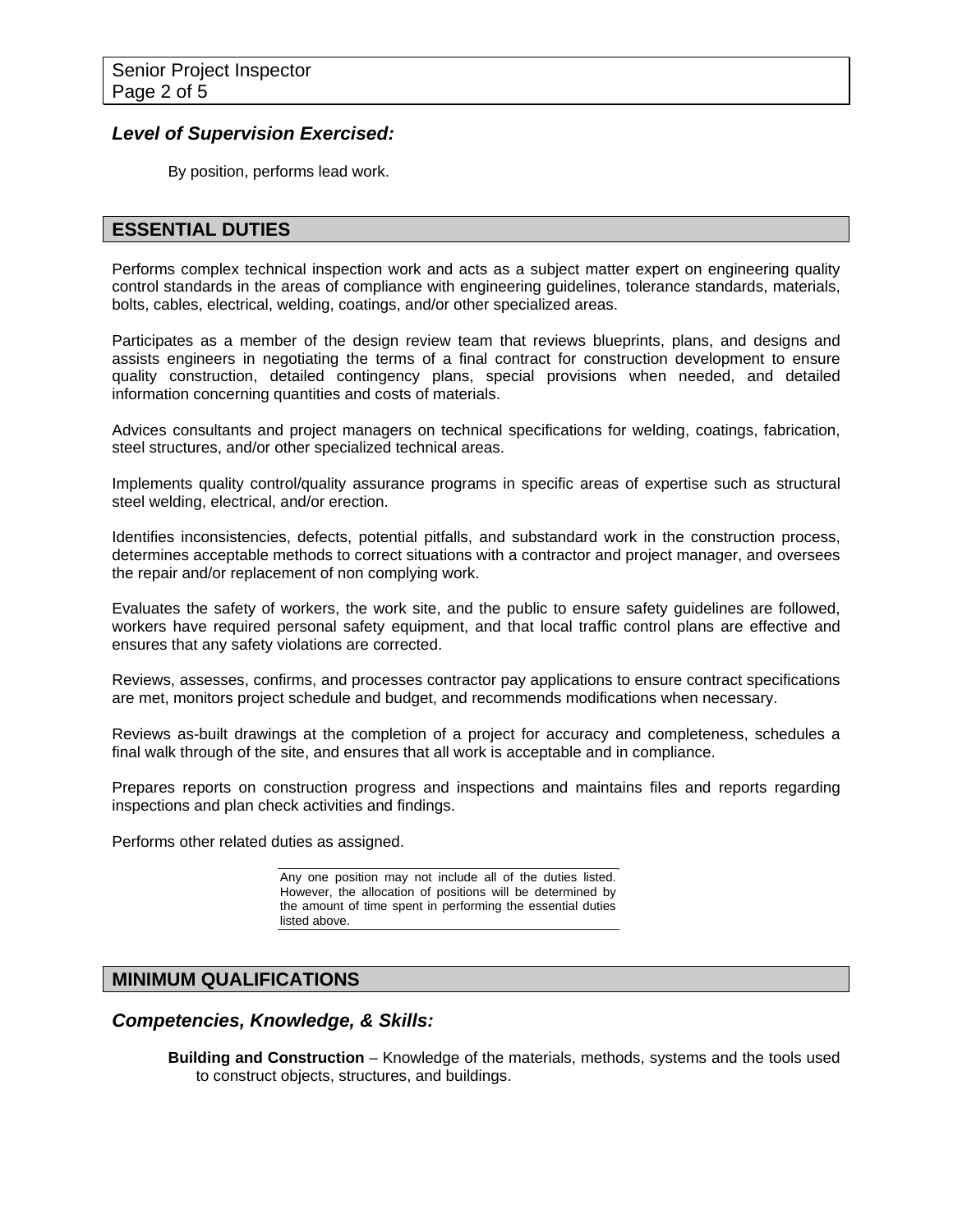- **Quality Management** Knowledge of the principles, methods, and tools of quality assurance, quality control, and reliability used to ensure that a project, system, or product fulfills requirements and standards.
- **Soil Science** Knowledge of the concepts, principles, or theories of soil composition, formation, classification, mapping, testing and management including erosion, pollution, conservation, and watershed management.
- **Teamwork** Encourages and facilitates cooperation, pride, trust, and group identity, fosters commitment and team spirit, and works with others to achieve goals.
- **Integrity/Honesty -** Contributes to maintaining the integrity of an organization, displays high standards of ethical conduct, understands the impact of violating these standards on an organization, self, and others, and is trustworthy.
- **Attention to Detail** Is thorough when performing work and conscientious about attending to detail.
- **Diversity** Is sensitive to cultural diversity, race, gender, and other individual differences in the workforce.
- **Reading** Understands and interprets written material including technical material, rules, regulations, instructions, reports, charts, graphs, or tables and applies what is learned from written material to specific situations.
- **Writing** Uses correct English grammar, punctuation, and spelling to communicate thoughts, ideas, information, and messages in writing.
- **Oral Communication** Expresses ideas and facts to individuals or groups effectively, makes clear and convincing oral presentations, listens to others, and facilitates an open exchange of ideas.
- **Technical Competence** Uses knowledge that is acquired though formal training and extensive on-the-job experience to perform one's job, works with, understands, and evaluates technical information related to the job, and advises others on technical issues.
- **Technology Application** Uses machines, tools, instruments, and/or equipment effectively and uses computer applications to analyze and communicate information in the appropriate format.
- **Public Safety and Security** Knowledge of occupational health and safety, investigation and inspections techniques, rules, regulations, and prevention techniques for the protection of people, data, and property.
- **Problem Solving** Identifies problems, determines accuracy and relevance of information, uses sound judgment to generate and evaluate alternatives, and makes recommendations.
- **Decision Making** Makes sound, well-informed, and objective decisions, perceives the impact and implications of decisions, commits to action even in uncertain situations to accomplish goals, and causes change.
- **Arithmetic/Mathematical Reasoning** Performs computations such as addition, subtraction, multiplication, and division correctly, solving practical problems by choosing appropriately from a variety of mathematical techniques such as formulas and percentages.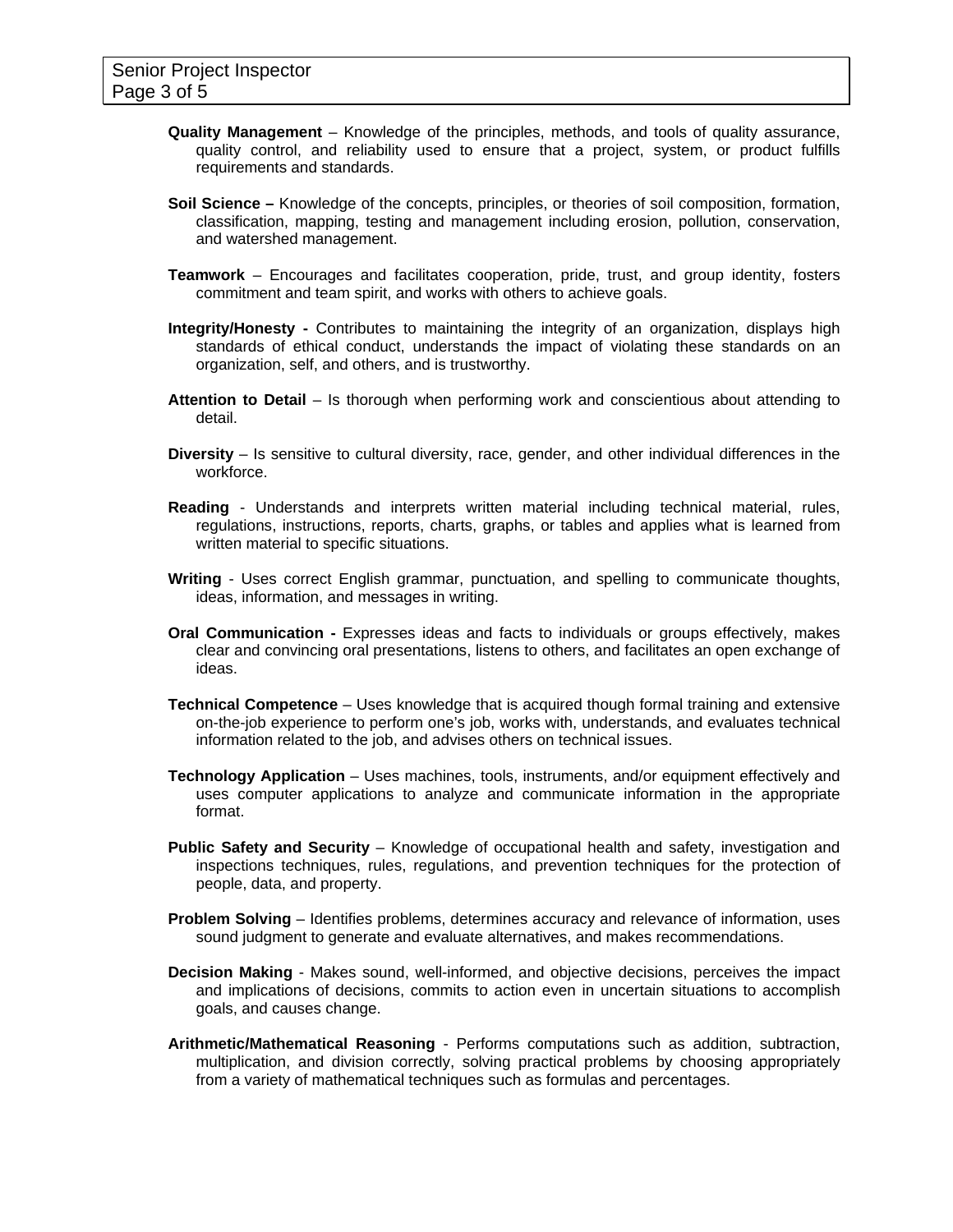- **Reasoning -** Identifies rules, principles, or relationships that explain facts, data, or other information, analyzes information, and makes correct inferences or draws accurate conclusions.
- **Teaching Others** Helps others learn through formal or informal methods, identifies training needs, provides constructive feedback, coaches others on how to perform tacks, and acts as a mentor.
- **Customer Service** Works with customers to assess needs, provide assistance, resolves problems, and satisfy expectations, knows products and services, and is committed to providing quality products and services.
- **Interpersonal Skills** Shows understanding, friendliness, courtesy, tact, empathy, cooperation, concern, and politeness to others and relates well to different people from varied backgrounds and different situations.

**Physical Demands** (Physical Demands are a general guide and specific positions will vary based on working conditions, locations, and agency/department needs)*:* 

Standing: remaining on one's feet in an upright position. Walking: moving about on foot. Sitting: remaining in the normal seated position. Carrying: transporting an object, usually by hand, arm, or shoulder. Pushing: exerting force upon an object so that the object is away. Pulling: exerting force on an object so that is moving to the person. Climbing: ascending or descending objects usually with hands/feet. Balancing: maintaining body equilibrium to prevent falling over. Stooping: bending the body by bending spine at the waist. Kneeling: bending legs to come to rest on one or both knees. Crouching: bending body downward and forward by bending legs. Crawling: moving about on hands and knees or hands and feet. Reaching: extending the hand(s) and arm(s) in any direction. Handling: seizing, holding, grasping, or otherwise working with hand(s). Fingering: picking, pinching, or otherwise working with fingers. Talking: expressing or exchanging ideas by means of spoken words. Hearing: perceiving the nature of sounds by the ear. Repetitive motions: making frequent movements with a part of the body. Eye/hand/foot coordination: performing work through using two or more. Lifting: raising or lowering an object 10-25 pounds. Far Acuity: ability to see clearly at 20 feet or more Near Acuity: ability to see clearly at 20 inches or less. Depth Perception: ability to judge distances and space relationships. Field of Vision: ability to see peripherally. Accommodation: ability to adjust vision to bring objects into focus. Color Vision: ability to distinguish and identify different colors.

### *Working Environment:*

Temperature Changes: variations in temperature from hot to cold. Humid: conditions with high moisture content to cause bodily reactions. Hazards: conditions where there is danger to life, body, and/or health. Atmospheric Conditions: conditions that affect the skin or respiratory system. Exposed to hazards from electro/mechanical/power equipment.